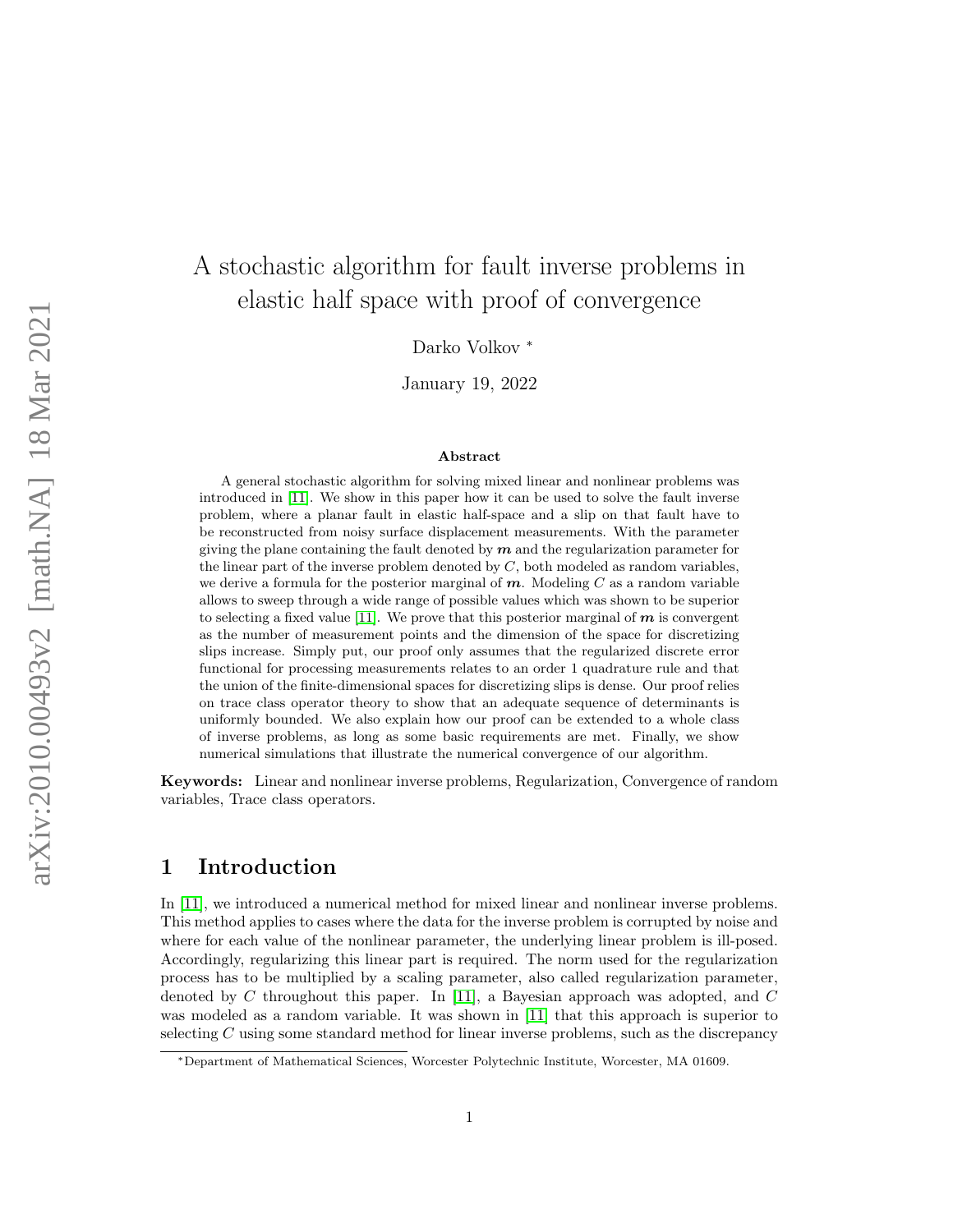principle, or the generalized cross validation. Loosely speaking, this can be explained by observing that for different values of the nonlinear parameter  $m$ , these classical methods will favor different values of C, and as a result different values of the nonlinear parameter  $m$  cannot be fairly compared. Attempting to select a unique value of C for all values of  $m$ leads to somehow better results, but as demonstrated in the last section of this paper, doing so pales in comparison to the method advocated in [\[11\]](#page-23-0).

In this paper, we first derive in section [3](#page-5-0) a specific version of the Bayesian posterior distribution of  $m$  following the method introduced in [\[11\]](#page-23-0). This version applies to an inverse problem in half space for the linear elasticity equations. In the direct problem, a slip field on an open surface that we will call a fault, gives rise to a displacement field. In the inverse problem, this field is measured on the plane on top of the half space at M points. The linear part of the inverse problem consists of reconstructing the slip field on the fault. The nonlinear part consists of finding the geometry and the location of the fault. This formulation is commonly used in geophysics to model slow slip events in the vicinity of subduction zones, or the total displacement resulting from a dynamic earthquake, see [\[13,](#page-23-1) [14\]](#page-23-2) and references therein. In this paper, the geometry of the fault is assumed to be planar, thus we choose the nonlinear parameter  $m$  to be in  $\mathbb{R}^3$ . The stochastic model considered in this paper is different from a model studied in an earlier paper by the same author [\[12\]](#page-23-3). As explained in section [3,](#page-5-0) the difference is that we here assume the regularization parameter  $C$  for the linear part of the inverse problem to be a random variable and the covariance  $\sigma$  of the measure-ments is unknown. In section [3,](#page-5-0) the likelihood of  $\sigma$  is optimized based on the data and as a consequence the resulting posterior distribution function of  $m$  is entirely different from the simpler one used in [\[12\]](#page-23-3). Computing this new posterior is more intricate since it involves the random variable  $(m, C)$  instead of just m in [\[12\]](#page-23-3). The benefit of using this new posterior is that it leads to much better numerical results if the covariance  $\sigma$  of the measurements is unknown as shown in sections [6.2](#page-18-0) and [6.3.](#page-21-0)

In section [4,](#page-8-0) we provide a mathematical proof of the soundness of our Bayesian approach for computing the posterior probability density of  $m$ . More precisely, we show that as the number of measurement points  $M$  tends to infinity and the dimension of the space for discretizing slip fields tends to infinity, the probability of **m** to be further than a fixed  $\eta > 0$ from the true value  $\tilde{m}$  converges to zero if the noise level is low enough. Interestingly, although the derivation of the probability law of the posterior of  $m$  assumes that the noise is Gaussian, once this law is set the proof of convergence does not require the noise to be Gaussian. The proof assumes that the regularized discrete error functional for sampling measurements relates to an order 1 quadrature rule for  $C<sup>1</sup>$  functions (which is verified by most commonly used quadrature rules) and that the union of the finite-dimensional spaces for discretizing slips is dense, a natural requirement that can be easily satisfied by combining adequate finite element spaces. The more difficult step in this proof of convergence requires showing that a sequence of determinants is uniformly bounded: this can be achieved by using trace class operator theory [\[6\]](#page-23-4).

In section [5,](#page-15-0) for the reader's convenience, we extend the formulation of our recovery method to more general inverse problems. We write down the expression of the posterior probability distribution that is at the core of our reconstruction method. A companion parallel sampling algorithm is given in [\[11\]](#page-23-0), section 3.2. At the end of section [5](#page-15-0) of this paper, we state a convergence theorem for the posterior probability distribution which is valid in this more general framework.

In section [6,](#page-17-0) we present numerical simulations that use our posterior probability distribution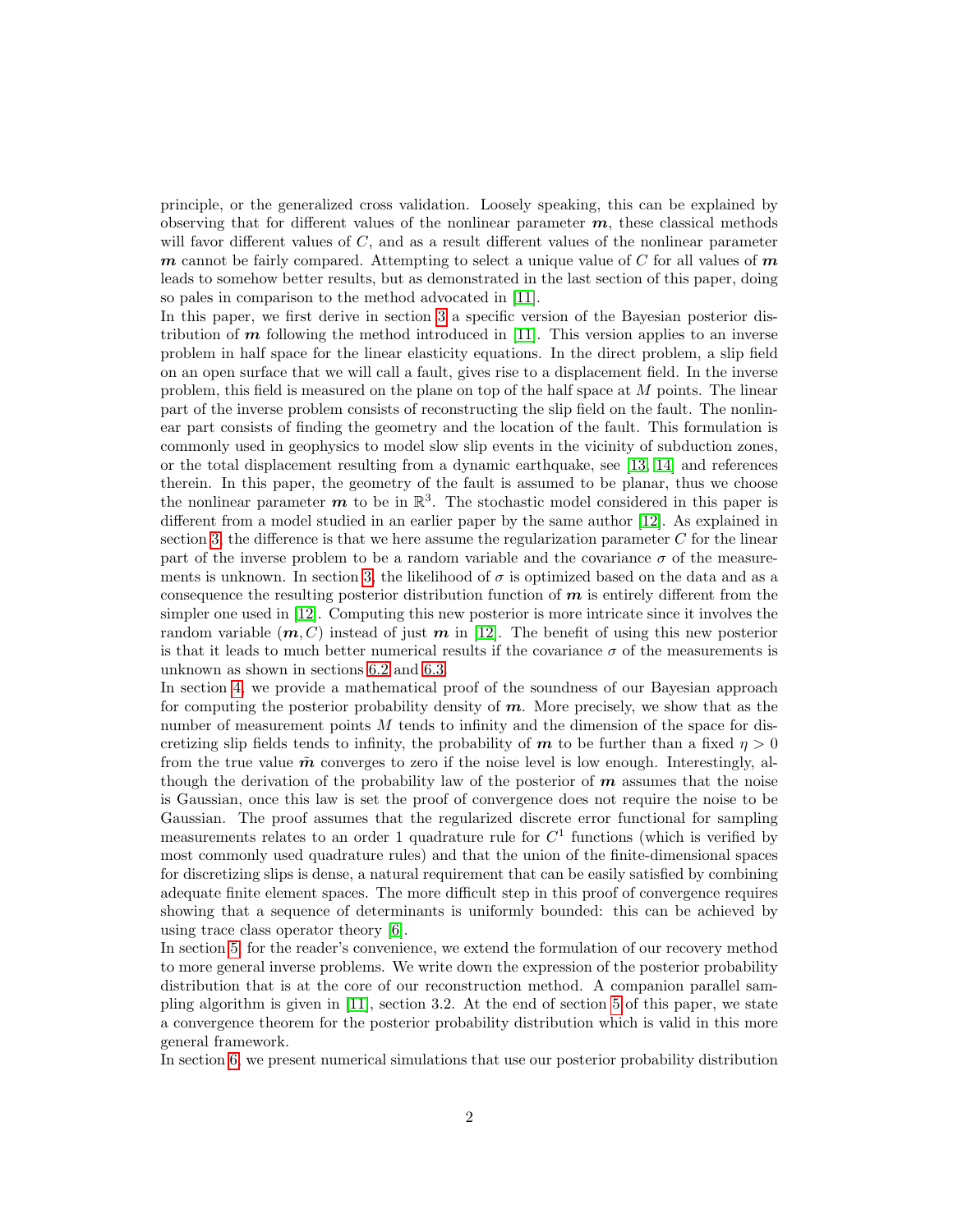for reconstructing the geometry parameter  $m$ . The posterior marginals of  $m$  and of the regularization parameter  $C$  are computed using the method of choice sampling due to the size of the search space. We used a modified version of the Metropolis algorithm which is well suited to parallel computing, [\[3\]](#page-23-5). This modified version was described in details in previous work, [\[11\]](#page-23-0). The computed posterior marginals shown in section [6](#page-17-0) illustrate the theoretical convergence result proved in section [4:](#page-8-0) in the low noise case, as well as in the high noise case, the posterior marginals of  $m$  tighten around the true value  $\tilde{m}$  as the number of measurement points and the dimension of the space for discretizing slips increase, as expected from Theorem [4.1.](#page-13-0) Of course in the low noise case, the tightening is more narrow, also as expected from Theorem [4.1.](#page-13-0) In a final section, we show how using a simplistic method where different values of the regularization parameter  $C$  are first fixed and then marginal posteriors of  $m$  are computed, leads to results that are impossible to interpret since there is no objective way to select an optimal  $C$  for mixed linear and nonlinear problems if the variance of the noise is unknown.

## 2 Governing equations, inverse problem, and error functionals

#### 2.1 Formulation of the direct and the inverse fault problems

Using standard rectangular coordinates, let  $\boldsymbol{x} = (x_1, x_2, x_3)$  denote elements of  $\mathbb{R}^3$ . We define  $\mathbb{R}^{3-}$  to be the open half space  $x_3 < 0$ . The direct problem relies on the equations of linear elasticity with Lamé constants  $\lambda$  and  $\mu$  such that  $\lambda > 0$  and  $\lambda + \mu > 0$ . For a vector field  $\mathcal{V} = (\mathcal{V}_1, \mathcal{V}_2, \mathcal{V}_3)$ , the stress vector in the direction  $\mathbf{e} \in \mathbb{R}^3$  will be denoted by

$$
T_{\boldsymbol{e}}\mathcal{V} = \sum_{j=1}^{3} \left( \lambda \operatorname{div} \mathcal{V} \,\delta_{ij} + \mu \left( \partial_i \mathcal{V}_j + \partial_j \mathcal{V}_i \right) \right) e_j.
$$

Let  $\Gamma$  be a Lipschitz open surface strictly included in  $\mathbb{R}^{3-}$  with normal vector  $n$  defined almost everywhere. We define the jump  $[\mathcal{V}]$  of the vector field  $\mathcal{V}$  across  $\Gamma$  to be

$$
[\mathcal{V}](\boldsymbol{x}) = \lim_{h \to 0^+} \mathcal{V}(\boldsymbol{x} + h\boldsymbol{n}) - \mathcal{V}(\boldsymbol{x} - h\boldsymbol{n}),
$$

for  $x$  in Γ, if this limit exists. Let  $\mathcal U$  be the displacement field solving

<span id="page-2-0"></span>
$$
\mu \Delta \mathcal{U} + (\lambda + \mu) \nabla \text{div } \mathcal{U} = 0 \text{ in } \mathbb{R}^{3-} \setminus \Gamma,
$$
\n(2.1)

$$
T_{\mathbf{e}_3} \mathcal{U} = 0
$$
 on the surface  $x_3 = 0$ , (2.2)

<span id="page-2-1"></span> $T_n \mathcal{U}$  is continuous across Γ, (2.3)

$$
[\mathcal{U}] = \mathcal{G} \text{ is a given jump across } \Gamma,
$$
\n
$$
(2.4)
$$

$$
\mathcal{U}(\boldsymbol{x}) = O(\frac{1}{|\boldsymbol{x}|^2}), \nabla \mathcal{U}(\boldsymbol{x}) = O(\frac{1}{|\boldsymbol{x}|^3}), \text{ uniformly as } |\boldsymbol{x}| \to \infty,
$$
\n(2.5)

where  $e_3$  is the vector  $(0, 0, 1)$ . Let  $\widetilde{H}^{\frac{1}{2}}(\Gamma)^2$  be the space of restrictions to  $\Gamma$  of tangential fields in  $H^{\frac{1}{2}}(\partial D)^2$  supported in  $\overline{\Gamma}$ , where D is a bounded domain in  $\mathbb{R}^{3-}$  such that  $\Gamma \subset \partial D$ . In [\[13\]](#page-23-1), we defined the functional space S of vector fields  $\mathcal V$  defined in  $\mathbb R^{3-}\setminus\overline{\Gamma}$  such that  $\nabla\mathcal V$ and  $\frac{\nu}{\sqrt{2}}$  $\frac{\nu}{(1+r^2)^{\frac{1}{2}}}$  are in  $L^2(\mathbb{R}^{3-}\setminus\overline{\Gamma})^3$  and we proved the following result.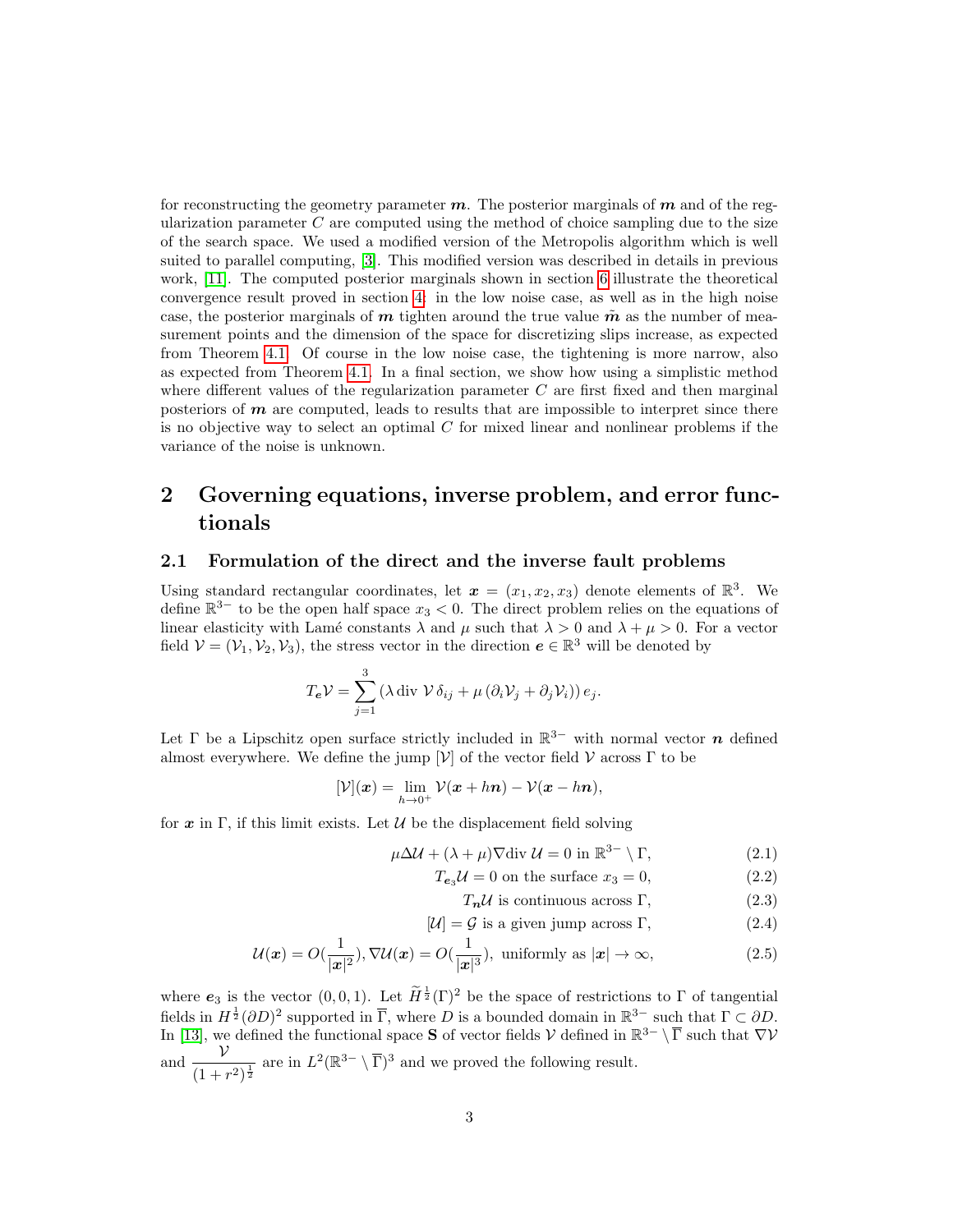**Theorem 2.1** Let G be in  $\widetilde{H}^{\frac{1}{2}}(\Gamma)^2$ . The problem [\(2.1-2.4\)](#page-2-0) has a unique solution in S. In addition, the solution  $U$  satisfies the decay conditions  $(2.5)$ .

The following theorem shown in [\[13\]](#page-23-1) asserts that G and  $\Gamma$  are uniquely determined from the data U given on a relatively open set of the plane  $x_3 = 0$  if we know that  $\Gamma$  is planar.

**Theorem 2.2** Let  $\Gamma_1$  and  $\Gamma_2$  be two planar open surfaces. For i in  $\{1,2\}$ , assume that  $\mathcal{U}^i$ solves [\(2.1-2.5\)](#page-2-0) for  $\Gamma_i$  in place of  $\Gamma$  and  $\mathcal{G}^i$ , a tangential field in  $\tilde{H}^{\frac{1}{2}}(\Gamma_i)^2$ , in place of  $\mathcal{G}$ . Assume that  $\mathcal{G}^i$  has full support in  $\Gamma_i$ , that is, supp  $\mathcal{G}_i = \overline{\Gamma_i}$ . Let V be a non empty open subset in  $\{x_3 = 0\}$ . If  $\mathcal{U}^1$  and  $\mathcal{U}^2$  are equal in V, then  $\Gamma_1 = \Gamma_2$  and  $\mathcal{G}^1 = \mathcal{G}^2$ .

Theorems [2.1](#page-2-1) and [2.2](#page-3-0) were proved in [\[13\]](#page-23-1) for media with constant Lamé coefficients and in [\[2\]](#page-23-6) for more general Lam´e systems. Similar results were obtained in [\[1\]](#page-23-7) for layered media, albeit in a bounded domain.

The solution U to problem [\(2.1-2.4\)](#page-2-0) can be expressed as the convolution on  $\Gamma$ 

<span id="page-3-1"></span><span id="page-3-0"></span>
$$
\mathcal{U}(\boldsymbol{x}) = \int_{\Gamma} \boldsymbol{H}(\boldsymbol{x}, \boldsymbol{y}, \boldsymbol{n}) \mathcal{G}(\boldsymbol{y}) \, ds(\boldsymbol{y}), \tag{2.6}
$$

where H is the Green tensor associated to the system  $(2.1-2.5)$ , and  $n$  is the vector normal to Γ. The practical determination of this half space Green tensor  $H$  was studied in [\[9\]](#page-23-8) and later, more rigorously, in [\[10\]](#page-23-9). Due to formula [\(2.6\)](#page-3-1) we can define a continuous mapping from tangential fields  $\mathcal{G}$  in  $H_0^1(\Gamma)^2$  to surface displacement fields  $\mathcal{U}(x_1, x_2, 0)$  in  $L^2(V)^3$  where U and G are related by [\(2.1-2.5\)](#page-2-0). This mapping is compact since  $H(x, y, n)$  is smooth for  $(x, y)$  in  $\overline{V} \times \overline{\Gamma}$ . Theorem [2.2](#page-3-0) asserts that this compact mapping is injective, so its inverse can be defined. As the inverse of a compact mapping is unbounded, finding  $\mathcal G$  from  $\mathcal U(x_1, x_2, 0)$ has to involve regularization.

#### 2.2 A regularized functional for the reconstruction of planar faults

Let R be a bounded, non-empty, open set of the plane  $x_3 = 0$ . Let B be a compact set of  $(a, b, d)$  in  $\mathbb{R}^3$  such that

$$
\{(x_1, x_2, ax_1 + bx_2 + d) : (x_1, x_2) \in R\}
$$

is included in the half-space  $x_3 < 0$ . We introduce the notations

$$
\mathbf{m} = (a, b, d),
$$
  
\n
$$
\Gamma_{\mathbf{m}} = \{(x_1, x_2, ax_1 + bx_2 + d) : (x_1, x_2) \in R\}.
$$

It follows that the distance between  $\Gamma_m$  and the plane  $x_3 = 0$  is bounded below by the same positive constant for all m in B. We assume that slips G are supported in such sets  $\Gamma_m$ . We can then map all these fields into the rectangle  $R$ . We thus obtain displacement vectors for  $x$  in  $V$  by the integral formula

$$
\mathcal{U}(\boldsymbol{x}, \mathcal{G}, \boldsymbol{m}) = \int_{R} \boldsymbol{H}_{\boldsymbol{m}}(\boldsymbol{x}, y_1, y_2) \mathcal{G}(y_1, y_2) s dy_1 dy_2, \qquad (2.7)
$$

for any G in  $H_0^1(R)^2$  and  $m$  in B, where s is the surface element on  $\Gamma_m$  and  $H_m(x, y_1, y_2)$ is derived from the Green's tensor H for y on  $\Gamma_m$ . We now assume that V is a bounded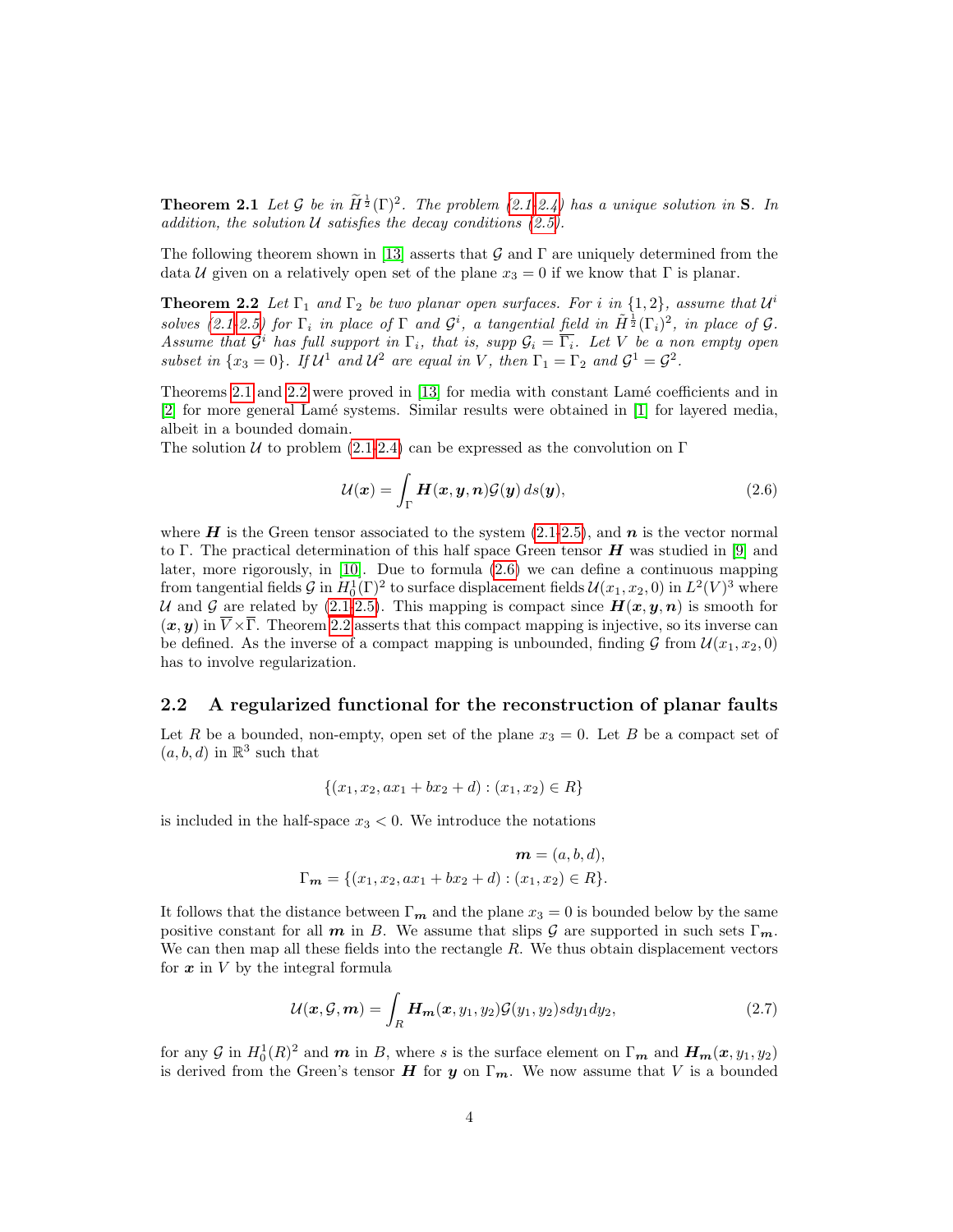open subset of the plane  $x_3 = 0$ . For a fixed  $\tilde{U}$  be in  $L^2(V)$ , and a fixed m in B we define the regularized error functional

$$
\mathcal{F}_{m,C}(\mathcal{G}) = \int_{V} |\mathcal{U}(\boldsymbol{x}, \mathcal{G}, \boldsymbol{m}) - \tilde{\mathcal{U}}(\boldsymbol{x}))|^2 d\boldsymbol{x} + C \int_{R} |\nabla \mathcal{G}|^2,
$$
\n(2.8)

where  $C > 0$  is the regularization parameter and  $\mathcal{G}$  is in  $H_0^1(R)^2$ . Define the operator

<span id="page-4-1"></span>
$$
\mathcal{A}_{m} : H_0^1(R)^2 \to L^2(V)^3
$$
  

$$
\mathcal{G} \to \int_R \mathbf{H}_{m}(\mathbf{x}, y_1, y_2) \mathcal{G}(y_1, y_2) s dy_1 dy_2.
$$
 (2.9)

It is clear that  $\mathcal{A}_{m}$  is linear, continuous, and compact. The functional  $\mathcal{F}_{m,C}$  can also be written as,

$$
\mathcal{F}_{m,C}(\mathcal{G}) = ||\mathcal{A}_m \mathcal{G} - \tilde{\mathcal{U}}||_{L^2(V)^3}^2 + C||\mathcal{G}||_{H_0^1(R)^2}^2,
$$
\n(2.10)

where in  $H_0^1(R)^2$  we use the norm

<span id="page-4-0"></span>
$$
\|\mathcal{G}\|_{H_0^1(R)^2} = \left(\int_R |\nabla \mathcal{G}|^2\right)^{\frac{1}{2}}.\tag{2.11}
$$

In the remainder of this paper, for the sake of simplifying notations, both  $\| \cdot \|_{L^2(V)^3}$  and  $\| \|_{H^1_0(R)^2}$  will be abbreviated by  $\| \|$ ; context will eliminate any risk of confusion.

**Proposition 2.1** For any fixed **m** in B and  $C > 0$ ,  $\mathcal{F}_{m,C}$  achieves a unique minimum  $\mathcal{H}_{m,C}$  in  $H_0^1(R)^2$ .

Proof: This result holds thanks to classic Tikhonov regularization theory (for example, see [\[8\]](#page-23-10), Theorem 16.4).  $\Box$ 

For  $\mathcal{H}_{m,C}$  as in the statement of Proposition [2.1](#page-4-0) we set,

$$
f_C(\mathbf{m}) = \mathcal{F}_{\mathbf{m},C}(\mathcal{H}_{\mathbf{m},C}).
$$
\n(2.12)

<span id="page-4-2"></span>**Proposition 2.2** f<sub>C</sub> is a Lipschitz continuous function on B. It achieves its minimum value on B.

<span id="page-4-3"></span>**Proof:** This was proved in [\[12\]](#page-23-3), Proposition 3.2.  $\Box$ It is helpful to state a direct consequence of uniqueness Theorem [2.2](#page-3-0) in terms of the operators  $\mathcal{A}_{m}$ .

**Proposition 2.3** Let  $m, m'$  be in B and  $\mathcal{G}, \mathcal{G}'$  be in  $H_0^1(R)^2$ . Assume that  $\mathcal{G}$  or  $\mathcal{G}'$  is non-zero. If  $\mathcal{A}_{m}\mathcal{G} = \mathcal{A}_{m'}\mathcal{G}'$  then  $m = m'$  and  $\mathcal{G} = \mathcal{G}'$ .

In the remainder of this paper, we only consider one-directional fields  $G$ . Accordingly, G can be considered to be a scalar function in the space  $H_0^1(R)$ , and  $\mathcal{A}_{m}$  becomes a linear operator from  $H_0^1(R)$  to  $L^2(V)^3$ .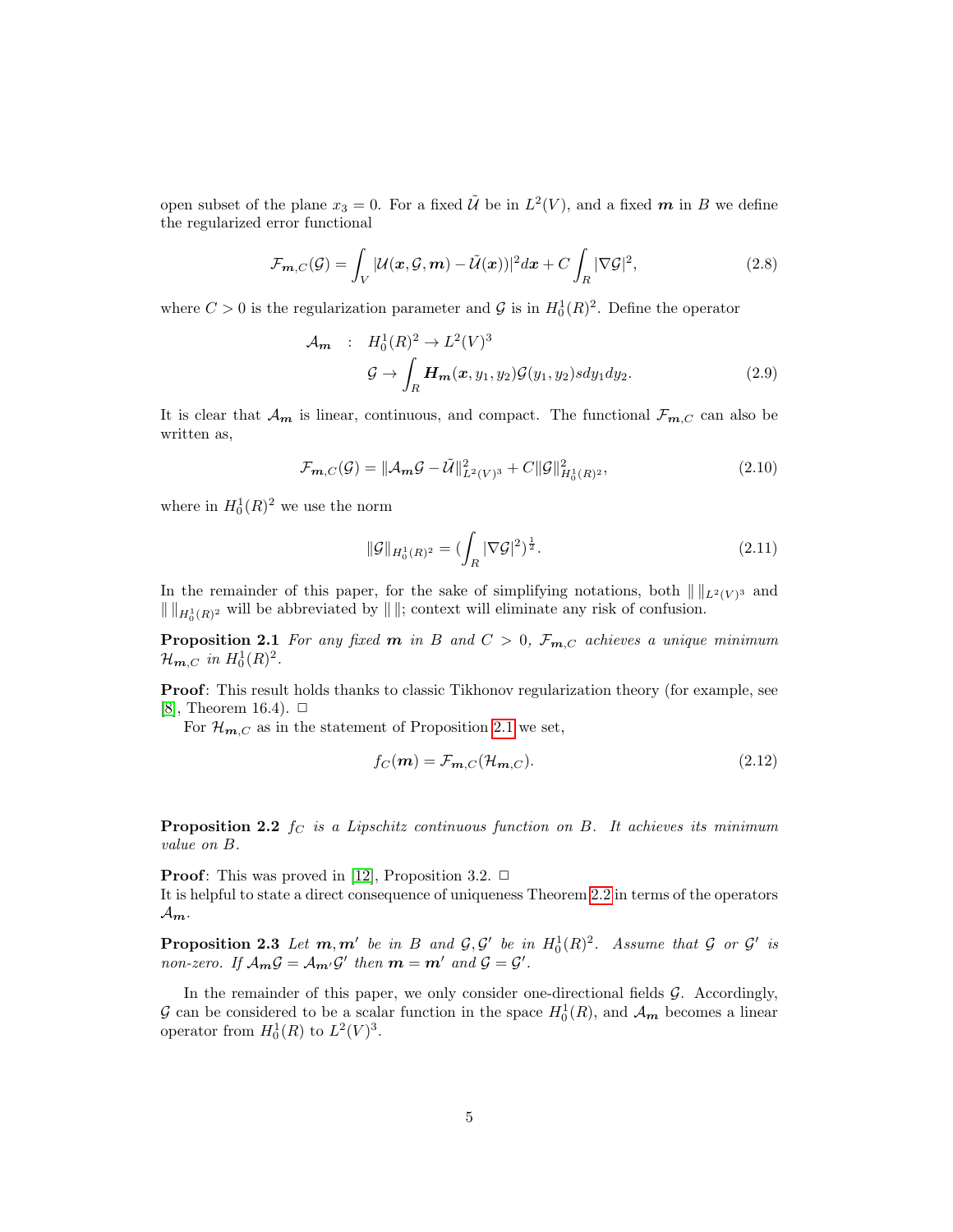### 2.3 A functional for the reconstruction of planar faults from surface measurements at M points

For  $j = 1, ..., M$ , let  $P_j$  be points in V, so on the surface  $x_3 = 0$ , and  $\tilde{u}(P_j)$  be measured displacements at these points. Let H be a finite-dimensional subspaces of  $H_0^1(R)$ . For G in H and  $m$  in  $B$ , define the functional

$$
F_{\mathbf{m},C}(\mathcal{G}) = \sum_{j=1}^{M} C'(j) |(\mathcal{A}_{\mathbf{m}}\mathcal{G} - \tilde{\mathbf{u}})(P_j)|^2 + C \int_{R} |\nabla \mathcal{G}|^2,
$$
\n(2.13)

where  $\mathcal{A}_{m}$  was defined in [\(2.9\)](#page-4-1), and  $C > 0$  is the regularization parameter. We assume that the constants  $C'(j)$  are positive.

**Proposition 2.4** The functional  $F_{m,C}$  achieves a unique minimum on  $H$ .

**Proof:** This results again from Tikhonov regularization theory.  $\Box$ As  $F_{\mathbf{m},C}$  achieves its minimum at some  $\mathbf{h}_{\mathbf{m},C}$  in H, we set

<span id="page-5-2"></span>
$$
f_C^{disc}(\mathbf{m}) = F_{\mathbf{m},C}(\mathbf{h}_{\mathbf{m},C}).
$$
\n(2.14)

The superscript "disc" stands for discrete.

**Proposition 2.5**  $f_C^{disc}$  is a Lipschitz continuous function on B and achieves its minimum value on B.

**Proof:** The proof is similar to that of Proposition [2.2.](#page-4-2)  $\Box$ 

### <span id="page-5-0"></span>3 Bayesian model derivation

We assume in our stochastic model that the geometry parameter  $\mathbf{m} = (a, b, d)$  is in B and the measurements  $\tilde{\boldsymbol{u}}(P_i)$  are related by the equation

<span id="page-5-1"></span>
$$
(\tilde{\boldsymbol{u}}(P_1), ..., \tilde{\boldsymbol{u}}(P_M)) = \delta + (\mathcal{A}_m \boldsymbol{g}(P_1), ..., \mathcal{A}_m \boldsymbol{g}(P_M)) + \mathcal{E},
$$
\n(3.1)

where  $\mathcal{A}_{m}$  is as in [\(2.9\)](#page-4-1), g is in H, and  $\mathcal{E}$  in  $\mathbb{R}^{3M}$  is additive noise, which is modeled to be a random variable. The error term  $\delta$  is given by

<span id="page-5-3"></span>
$$
(\mathcal{A}_{m}(I - \Pi)(\mathcal{G})(P_1), ..., \mathcal{A}_{m}(I - \Pi)(\mathcal{G})(P_M)), \qquad (3.2)
$$

where  $\Pi$  is the orthogonal projection from  $H_0^1(R)$  to H and G is in  $H_0^1(R)$ .  $\delta$  represents the part of the slip that cannot be reached by the finite dimensional model and  $g = \Pi \mathcal{G}$ . We assume in this section that  $\mathcal E$  follows a normal probability distribution with mean zero and diagonal covariance matrix  $\sigma^2 I$  after rescaling by C', so altogether the diagonal of this covariance matrix is the vector in  $\mathbb{R}^{3M}$  is

$$
\sigma^2(C'(1)^{-1}, C'(1)^{-1}, C'(1)^{-1}, \ldots, C'(M)^{-1}, C'(M)^{-1}, C'(M)^{-1}).
$$

The 3M dimensional vector  $(\tilde{u}(P_1), ..., \tilde{u}(P_M))$  will be denoted by  $\tilde{u}$ . Given our assumption on the noise  $\mathcal{E}$ , for a fixed m and g the random variable  $(\mathcal{A}_{m}g(P_1), ..., \mathcal{A}_{m}g(P_M)) + \mathcal{E}$  is normal with mean  $(A_{m}g(P_{1}),..., A_{m}g(P_{M}))$  and covariance  $\sigma^{2}I$ . Accordingly, by [\(3.1\)](#page-5-1), the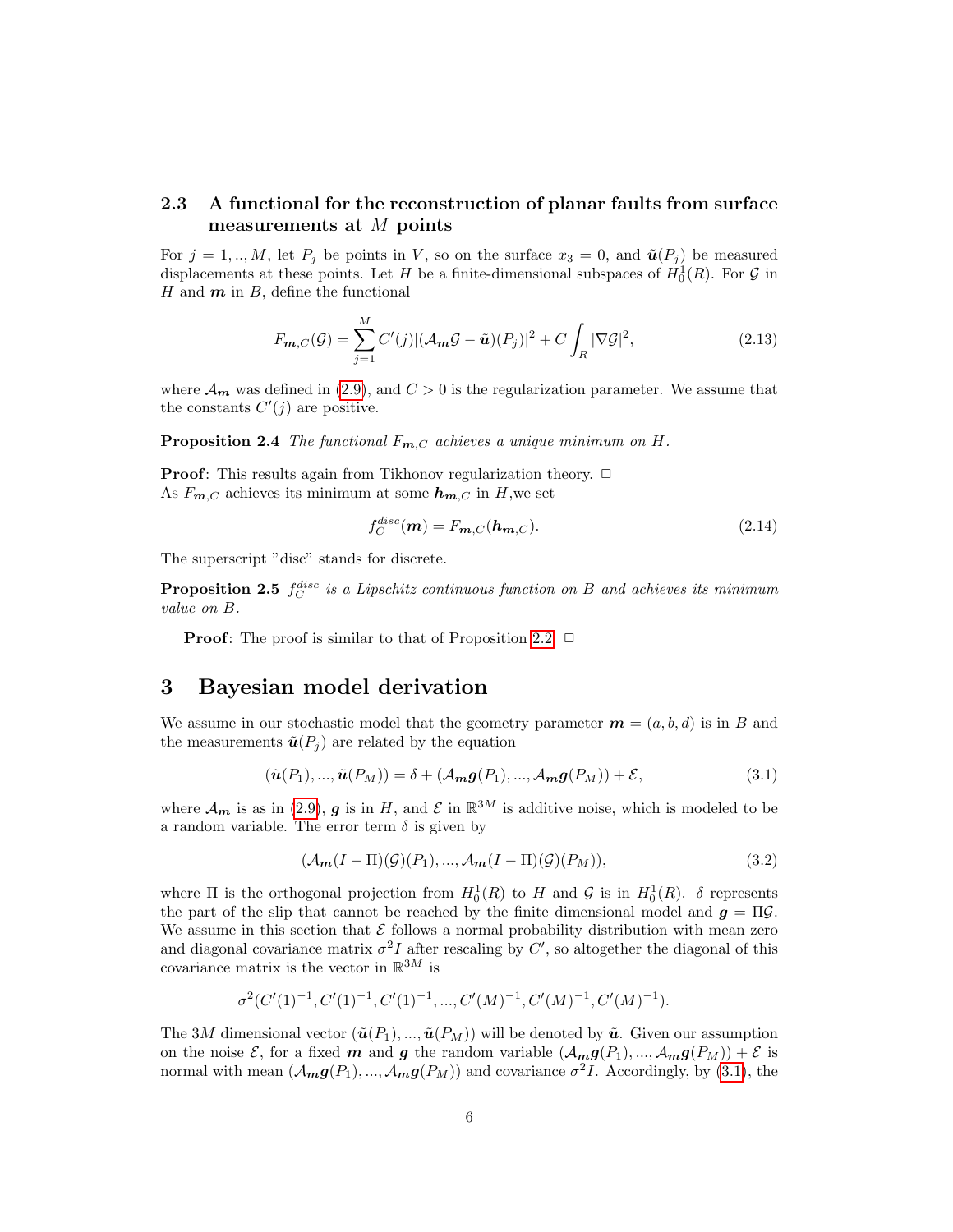probability density of  $\tilde{u} - \delta$  knowing the geometry parameter m, the slip field g and the variance  $\sigma$  is

$$
\rho(\tilde{\boldsymbol{u}} - \delta | \boldsymbol{m}, \boldsymbol{g}, \sigma) \propto \exp(-\frac{1}{2\sigma^2} \sum_{j=1}^{M} C'(j) |A_{\boldsymbol{m}} \boldsymbol{g} - \tilde{\boldsymbol{u}}|^2(P_j)).
$$
\n(3.3)

Next, we assume that  $m$  in  $B$  and  $g$  in  $H$  are independent random variables. The prior distribution of  $m$ ,  $\rho_{pr}$ , is assumed to be uninformative, that is,  $\rho_{pr}(m) \propto 1_B(m)$ . For the prior distribution of  $g$  knowing  $C$  we follow the Maximum Likelihood (ML) model introduced in [\[4\]](#page-23-11): this is due to the fact that we consider  $\sigma^2$  to be unknown. In [4], Galatsanos and Katsaggelos only studied a linear problem and later in [\[11\]](#page-23-0), their method was extended to the case where the linear operator depends on an unknown nonlinear parameter. In that case it is advantageous to model the regularization parameter  $C$  as a random variable [\[11\]](#page-23-0), and the prior of  $g$  is set to be,

<span id="page-6-0"></span>
$$
\rho(\mathbf{g}|\sigma, C) \propto \exp(-\frac{C}{2\sigma^2} ||\mathbf{g}||^2),\tag{3.4}
$$

where  $\|\mathbf{g}\|^2$  is given by the square of the natural norm in  $H_p$ ,  $\int_R |\nabla \mathbf{g}|^2$ . Modeling C as a random variable makes the stochastic formulation derived in this paper entirely different from an earlier formulation derived in [\[12\]](#page-23-3). Indeed, in [\[12\]](#page-23-3), section 5.4 describes an algorithm for a uniform selection of  $C$  for all values of  $m$ . That algorithm was certainly an improvement over applying classic selection algorithms for C for linear problems (such as Generalized Cross Validation or the discrepancy principle), separately for each value of  $m$ , which leads to inconsistent regularization demands for different values of  $m$  and an overall poor numerical method. However, the algorithm proposed in [\[12\]](#page-23-3) section 5.4, requires a good knowledge of the expected value of the magnitude of error measurements. Instead, in the model adopted here, the prior of  $C$  is free to roam over a large interval, and the data is used to compute the expected value of  $C$ . Interestingly, these two different approaches lead to entirely different formulas for posterior probability distributions. The approach adopted here leads to much better numerical results as demonstrated in sections [6.2](#page-18-0) and [6.3.](#page-21-0) The downside of the approach adopted here is that it adds one dimension to the stochastic variable whose distribution function is to be computed, and accordingly the computational challenge is one order of magnitude greater. This downside can be overcome by using a modified version of the Metropolis algorithm which is well suited to parallel computing [\[3,](#page-23-5) [11\]](#page-23-0). Set for  $g$  in  $H_p$ ,

$$
F_{\boldsymbol{m},C}^{\delta}(\boldsymbol{g}) = \sum_{j=1}^{M} C'(j) |((\mathcal{A}_{\boldsymbol{m}}\boldsymbol{g}) - \tilde{\boldsymbol{u}} + \delta)(P_j)|^2 + C \int_{R} |\nabla \boldsymbol{g}|^2,
$$
(3.5)

and let  $\mathcal{A}_{m}^{M}$  be the finite dimensional linear operator from H to  $\mathbb{R}^{3M}$  defined by

<span id="page-6-1"></span>
$$
\mathcal{A}_{m}^{M}g = (C'(1)^{\frac{1}{2}}\mathcal{A}_{m}(g)(P_{1}),...,C'(M)^{\frac{1}{2}}\mathcal{A}_{m}(g)(P_{M}))
$$
\n(3.6)

**Proposition 3.1** Assume that  $(\tilde{u}(P_1), ..., \tilde{u}(P_M)) - \delta$  is not zero. As a function of  $\sigma$ ,  $\rho(\tilde{\bm{u}}|\bm{m},\bm{g},\sigma)$ , the probability density of the measurement  $\tilde{\bm{u}}$  knowing  $\bm{m},\bm{g},$  and  $\sigma$ , achieves a unique maximum at

<span id="page-6-2"></span>
$$
\sigma_{max}^2 = \frac{1}{3M} F_{m,C}^{\delta}(\mathbf{g}_{min}),\tag{3.7}
$$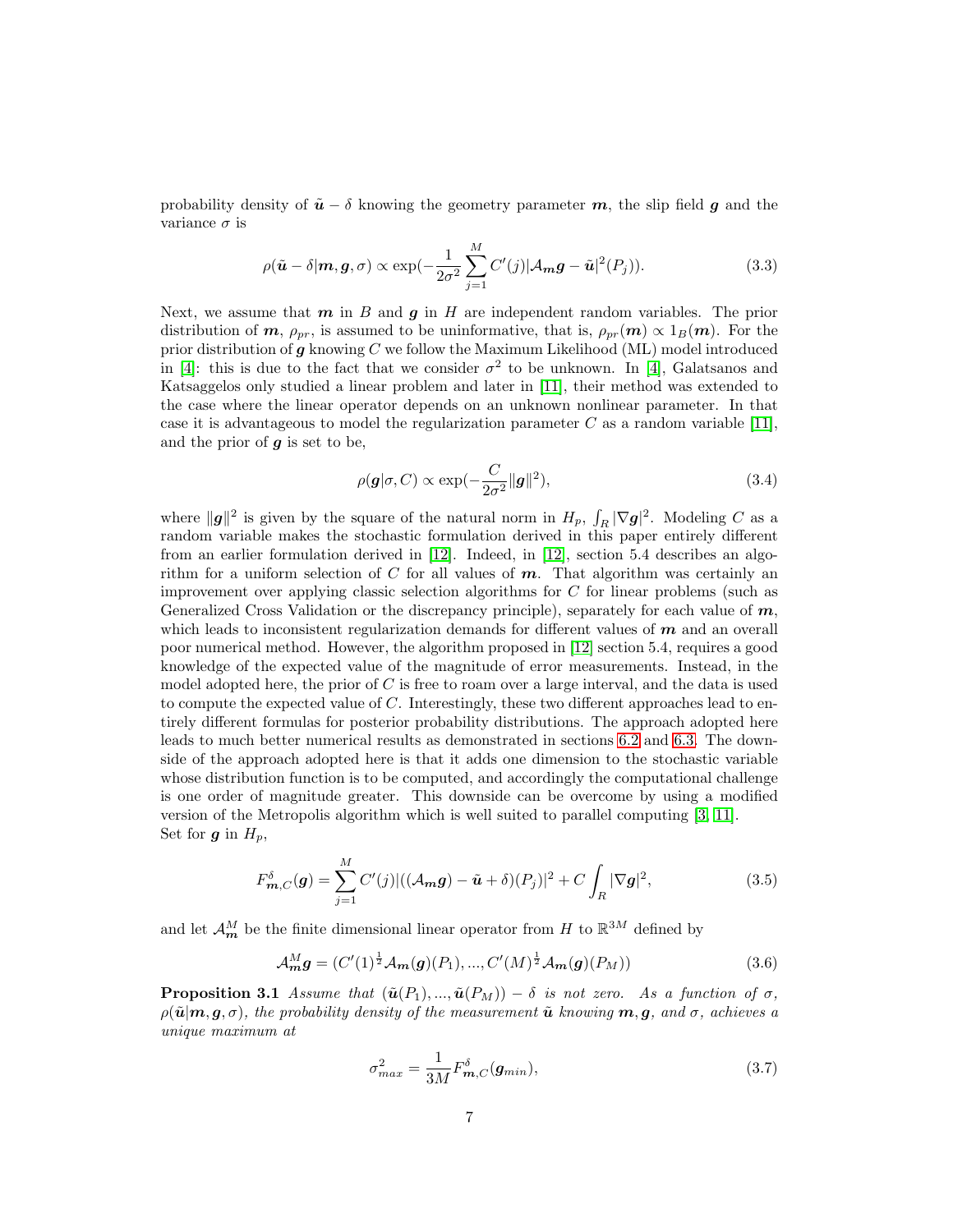where  $g_{min}$  is the minimizer of  $F_{m,C}^{\delta}$  over H. Fixing  $\sigma = \sigma_{max}$ , the probability density of  $(m, C)$  knowing  $\tilde{u}$  is then given, up to a multiplicative constant, by the formula

<span id="page-7-6"></span>
$$
\rho(\boldsymbol{m}, C|\tilde{\boldsymbol{u}}) \propto \det(C^{-1}(\mathcal{A}_{\boldsymbol{m}}^M)' \mathcal{A}_{\boldsymbol{m}}^M + I)^{-\frac{1}{2}} F_{\boldsymbol{m},C}^{\delta}(\boldsymbol{g}_{min})^{-\frac{3M}{2}} \rho_{pr}(\boldsymbol{m}, C). \tag{3.8}
$$

**Proof:** Although a slightly different version of this proof can be found in [\[11\]](#page-23-0), we still include it in this paper for the sake of completion. Using equation [\(3.1\)](#page-5-1) and the probability law of  $\mathcal{E}$ , the probability density of  $\tilde{u}$  knowing  $g, \sigma, m$ , and C is, since  $\tilde{u}$  does not depend on  $C$ ,

<span id="page-7-1"></span>
$$
\rho(\tilde{\mathbf{u}}|\mathbf{g},\sigma,\mathbf{m},C) = \rho(\tilde{\mathbf{u}}|\mathbf{g},\sigma,\mathbf{m})
$$

$$
= \left(\frac{1}{2\pi\sigma^2}\right)^{\frac{3M}{2}} \prod_{j=1}^M C'(j)^{\frac{3}{2}} \exp\left(-\frac{1}{2\sigma^2} \sum_{j=1}^M C'(j)|\tilde{\mathbf{u}} - \mathcal{A}_m \mathbf{g} - \delta|^2(P_j)\right).
$$
(3.9)

Recalling [\(3.4\)](#page-6-0),

<span id="page-7-0"></span>
$$
\rho(\mathbf{g}|\sigma,\mathbf{m},C) = \rho(\mathbf{g}|\sigma,C) = \left(\frac{C}{2\pi\sigma^2}\right)^{\frac{\dim H}{2}} \exp\left(-\frac{C}{2\sigma^2} \|\mathbf{g}\|^2\right),\tag{3.10}
$$

since this prior is independent of m. The joint distribution of  $(\tilde{u}, q)$  knowing  $\sigma, m, C$  is related to the distribution of  $\tilde{u}$  knowing  $g, \sigma, m, C$  by

<span id="page-7-2"></span>
$$
\rho(\tilde{\boldsymbol{u}}, \boldsymbol{g} | \sigma, \boldsymbol{m}, C) = \rho(\tilde{\boldsymbol{u}} | \boldsymbol{g}, \sigma, \boldsymbol{m}, C) (\int \rho(\tilde{\boldsymbol{u}}, \boldsymbol{g} | \sigma, \boldsymbol{m}, C) d\tilde{\boldsymbol{u}}).
$$
(3.11)

Now,  $\int \rho(\tilde{\boldsymbol{u}}, g | \sigma, \boldsymbol{m}, C) d\tilde{\boldsymbol{u}}$  is the prior probability distribution of g [\[7\]](#page-23-12), which we said was given by  $(3.10)$ . Combining  $(3.9, 3.10, 3.11)$  $(3.9, 3.10, 3.11)$  $(3.9, 3.10, 3.11)$  we obtain,

<span id="page-7-4"></span>
$$
\rho(\tilde{\mathbf{u}}|\sigma,\mathbf{m},C) = \int \rho(\tilde{\mathbf{u}},\mathbf{g}|\sigma,\mathbf{m},C) d\mathbf{g} = \left(\frac{1}{2\pi\sigma^2}\right)^{\frac{\dim H + 3M}{2}} C^{\frac{\dim H}{2}} \prod_{j=1}^{M} C'(j)^{\frac{3}{2}}
$$

$$
\int \exp\left(-\frac{C}{2\sigma^2} \|\mathbf{g}\|^2 - \frac{1}{2\sigma^2} \sum_{j=1}^{M} C'(j) |\tilde{\mathbf{u}} - \mathcal{A}_{\mathbf{m}} \mathbf{g} - \delta|^2(P_j) \right) d\mathbf{g}.
$$
(3.12)

The latter integral can be computed explicitly [\[12\]](#page-23-3) to find

<span id="page-7-3"></span>
$$
\int \exp(-\frac{C}{2\sigma^2}||\mathbf{g}||^2 - \frac{1}{2\sigma^2}\sum_{j=1}^M C'(j)|\tilde{\mathbf{u}} - A_m \mathbf{g} - \delta|^2(P_j))d\mathbf{g}
$$
  
=  $\exp(-\frac{1}{2\sigma^2}F_{m,C}^{\delta}(\mathbf{g}_{min}))(\det(\frac{1}{2\pi\sigma^2}((\mathcal{A}_{m}^{M})'\mathcal{A}_{m}^{M} + CI)))^{-\frac{1}{2}},$  (3.13)

where  $g_{min}$  minimizes  $F_{m,C}^{\delta}$  over H and  $\mathcal{A}_{m}^{M}$  was defined in [\(3.6\)](#page-6-1). The determinant in [\(3.13\)](#page-7-3) is of order dim H so some terms in  $\sigma$  in [\(3.13\)](#page-7-3) and [\(3.12\)](#page-7-4) simplify to obtain,

<span id="page-7-5"></span>
$$
\left(\frac{1}{2\pi\sigma^2}\right)^{\frac{3M}{2}} C^{\frac{\dim H}{2}} \prod_{j=1}^M C'(j)^{\frac{3}{2}} \exp\left(-\frac{1}{2\sigma^2} F_{m,C}^{\delta}(g_{min})\right) \left(\det((\mathcal{A}_m^M)'\mathcal{A}_m^M + CI)\right)^{-\frac{1}{2}}, \tag{3.14}
$$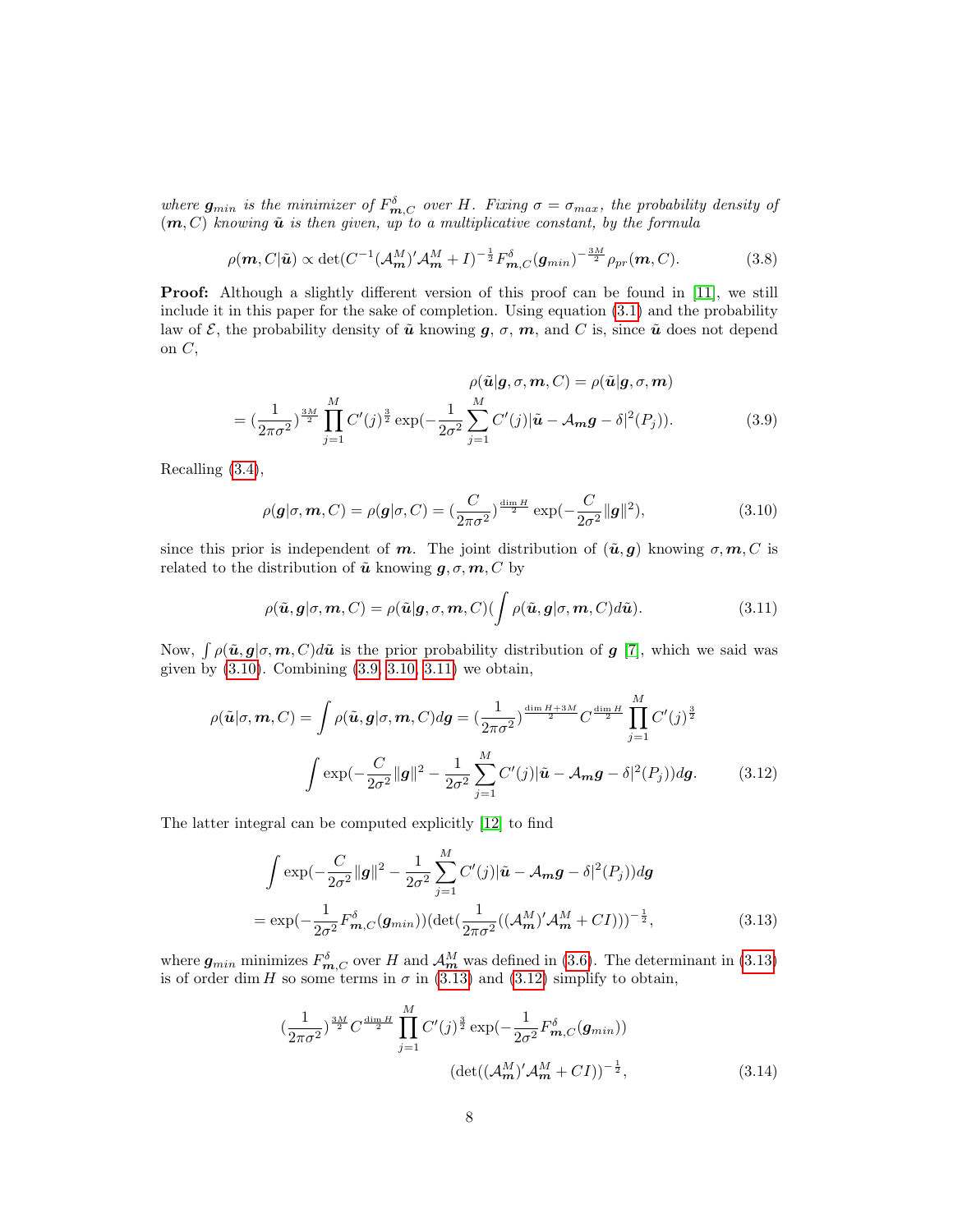which we now maximize for  $\sigma$  in  $(0,\infty)$ . Note that  $g_{min}$  does not depend on  $\sigma$ . As  $\sigma$  tends to infinity, the limit of [\(3.14\)](#page-7-5) is clearly zero. As  $\sigma$  tends to zero the limit of (3.14) is again zero since  $(\tilde{u}(P_1), ..., \tilde{u}(P_M)) - \delta$  is not zero which implies that  $F_{m,C}^{\delta}(\mathbf{g}_{min}) > 0$ . We then take the derivative of  $(3.14)$  in  $\sigma$  and set it to equal to zero to find the equation

$$
-3M\sigma^{-3M-1} + \sigma^{-3M}(-2)\sigma^{-3}\left(-\frac{1}{2}F_{m,C}^{\delta}(\mathbf{g}_{min})\right) = 0,
$$

thus the value

$$
\sigma_{max}^2 = \frac{1}{3M} F_{\boldsymbol{m},C}^{\delta}(\boldsymbol{g}_{min})
$$

maximizes the density  $\rho(\tilde{\mathbf{u}}|\sigma, \mathbf{m}, C)$ . Substituting [\(3.7\)](#page-6-2) in [\(3.14\)](#page-7-5) we find for this particular value of  $\sigma^2$ ,

<span id="page-8-4"></span>
$$
\rho(\tilde{\mathbf{u}}|\mathbf{m}, C) = \left(\frac{3}{2\pi e}\right)^{\frac{3M}{2}} \prod_{j=1}^{M} (MC'(j))^{\frac{3}{2}} \left(\det(C^{-1}(\mathcal{A}_{\mathbf{m}}^M)' \mathcal{A}_{\mathbf{m}}^M + I)\right)^{-\frac{1}{2}} F_{\mathbf{m}, C}^{\delta}(\mathbf{g}_{\min})^{-\frac{3M}{2}}.
$$
(3.15)

Since our goal is to reconstruct  $m$  and C knowing  $\tilde{u}$  we apply Bayes' law

$$
\rho(\mathbf{m}, C|\tilde{\mathbf{u}}) \propto \rho(\tilde{\mathbf{u}}|\mathbf{m}, C)\rho_{pr}(\mathbf{m}, C), \tag{3.16}
$$

to obtain  $(3.8)$ .  $\Box$ 

### <span id="page-8-0"></span>4 Convergence result

We prove in this section a convergence result as the dimension of  $H$  and the number of quadrature points on V, M, tend to infinity. In practice, the error term  $\delta$  is unknown, only  $\tilde{u}$  is given:  $F_{m,C}$  can be computed but not  $F_{m,C}^{\delta}$ . Note that  $\delta$  tends to zero as dim  $H \to \infty$ . Therefore, we will from now on consider the computable distribution function

<span id="page-8-1"></span>
$$
\rho(\tilde{\mathbf{u}}|\mathbf{m}, C) = \left(\frac{3}{2\pi e}\right)^{\frac{3M}{2}} \prod_{j=1}^{M} (MC'(j))^{\frac{3}{2}} (\det(C^{-1}(\mathcal{A}_{\mathbf{m}}^M)' \mathcal{A}_{\mathbf{m}}^M + I))^{-\frac{1}{2}} F_{\mathbf{m}, C}(\mathbf{g}_{\min})^{-\frac{3M}{2}}, \quad (4.1)
$$

where this time  $g_{min}$  is the minimizer of  $F_{m,C}$  over H. The resulting posterior distribution function is

<span id="page-8-2"></span>
$$
\rho(\mathbf{m}, C|\tilde{\mathbf{u}}) \propto \rho(\tilde{\mathbf{u}}|\mathbf{m}, C)\rho_{pr}(\mathbf{m}, C). \tag{4.2}
$$

Choosing the priors of  $m$  and  $C$  to be independent and uniform in  $B$  and in  $[C_0, C_1]$ respectively, where  $C_0$  and  $C_1$  are positive constants, it follows from  $(4.1, 4.2)$  $(4.1, 4.2)$  that

<span id="page-8-3"></span>
$$
\rho(\mathbf{m}|\tilde{\mathbf{u}}) \propto (\frac{3}{2\pi e})^{\frac{3M}{2}} \prod_{j=1}^{M} (MC'(j))^{\frac{3}{2}} \int_{C_0}^{C_1} (\det(C^{-1}(\mathcal{A}_{\mathbf{m}}^M)' \mathcal{A}_{\mathbf{m}}^M + I))^{-\frac{1}{2}} F_{\mathbf{m},C}(\mathbf{g}_{min})^{-\frac{3M}{2}} dC.(4.3)
$$

We will show that for all  $m$  in B away from the true geometry parameter  $\tilde{m}$ , the posterior marginal  $\rho(\mathbf{m}|\tilde{\mathbf{u}})$  converges to zero as  $M \to \infty$  and dim  $H \to \infty$ .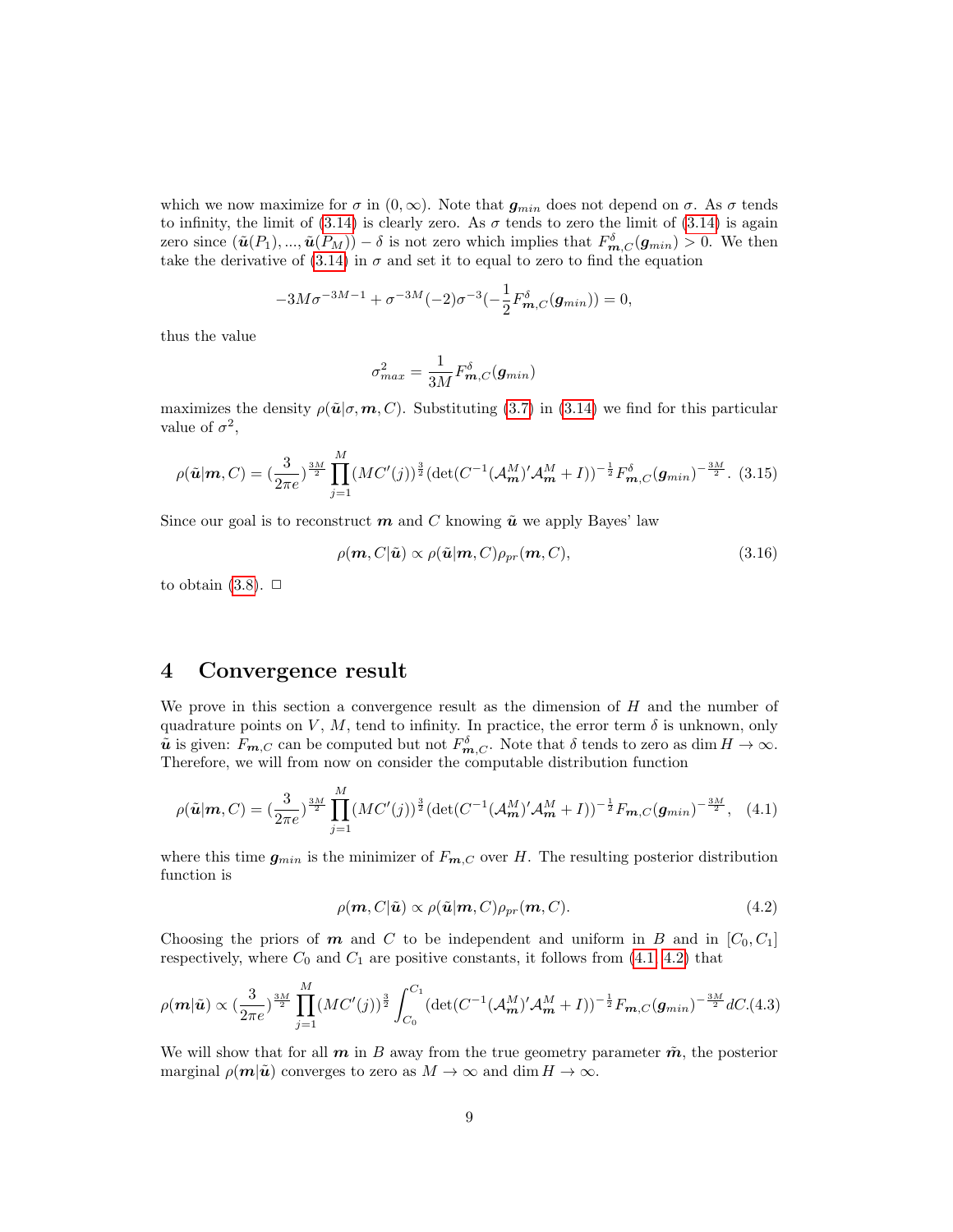As we shall see, to obtain convergence we are not just "adding" measurement points: this is why we now assume that there are  $M_n$  measurement points, where  $M_n$  is a strictly increasing sequence in N. The measurement points are denoted in this section by  $P_j^n$ ,  $j = 1, ..., M_n$  and in particular the set  $\{P_j^n : j = 1, ..., M_n\}$  is not necessarily included in the set  $\{P_j^{n+1} : j = 1, ..., M_n\}$ 1, ...,  $M_{n+1}$ . The coefficients C' are now denoted by  $C'(j, n)$ ,  $j = 1, ..., M_n$  and are required to relate to a quadrature rule, as specified below. Instead of just fixing a finite-dimensional subspace H of  $H_0^1(R)$ , we have to consider a sequence of finite-dimensional subspaces  $H_n$ . The operator defined in [\(3.6\)](#page-6-1) is accordingly denoted by  $\mathcal{A}_{m}^{n}$ , as  $M_{n}$  depends on n. We make the following assumptions on the sequence of finite subspaces  $H_n$  and on the quadrature rule on  $V$ :

• The quadrature with the weights  $C'(j, n)$  and the nodes  $P_j^n$ ,  $j = 1, ..., M_n$  is of order 1, more precisely for all  $\phi$  in  $C^1(\overline{V})$ ,

<span id="page-9-3"></span>
$$
|\sum_{j=1}^{M_n} C'(j, n)\phi(P_j^n) - \int_V \phi| = O(\frac{1}{M_n}) \sup_V |\nabla \phi|.
$$
 (4.4)

<span id="page-9-2"></span>
$$
C'(j, n) > 0 \text{ and } C'(j, n) = O(\frac{1}{M_n}), \text{ uniformly in } j
$$
\n
$$
(4.5)
$$

•

•

<span id="page-9-0"></span>
$$
H_n \subset H_{n+1} \text{ and } \bigcup_{n=1}^{\infty} H_n \text{ is dense in } H_0^1(R)
$$
 (4.6)

• The dimension of the space  $H_n$  does not grow too fast relative to the number of measurement points  $M_n$ , more precisely,

<span id="page-9-4"></span>
$$
\dim H_n = O(M_n) \tag{4.7}
$$

The existence of such spaces  $H_n$  and quadrature rules on V is trivial if, for example, R and V are polygons.  $H_n$  can be constructed from spaces of finite elements. A possible choice for defining the points  $P_j^n$  is

$$
\{P_j^n : j = 1,..,M_n\} = (\frac{1}{n}\mathbb{Z}^2) \cap V.
$$

In that case  $M_n$  is approximately equal to  $n^2|V|$ , where |V| is the surface area of V. A natural choice for the quadrature coefficients  $C'(j, n)$  is  $C'(j, n) = \frac{1}{n^2}$ . In general, the set of points  $\{P_j^n : j = 1, ..., M_n\}$  need not be laid on such a regular grid.

### $\quad.1 \quad \text{The error functions } f_C^{disc} \text{ and the convergence of the arguments}$ of their minima

<span id="page-9-1"></span>**Lemma 4.1** Assume that  $\mathcal{H}_n$  converges weakly to  $\mathcal{H}$  in  $H_0^1(R)$ . Fix  $m$  in  $B$ . Then  $\mathcal{A}_{m} \mathcal{H}_{n}$ - $\mathcal{A}_{m}$ H converges uniformly to zero in V. Let  $m_n$  be a sequence in B converging to m. Then  $\mathcal{A}_{m_n} \mathcal{H}_n - \mathcal{A}_m \mathcal{H}$  converges uniformly to zero in V.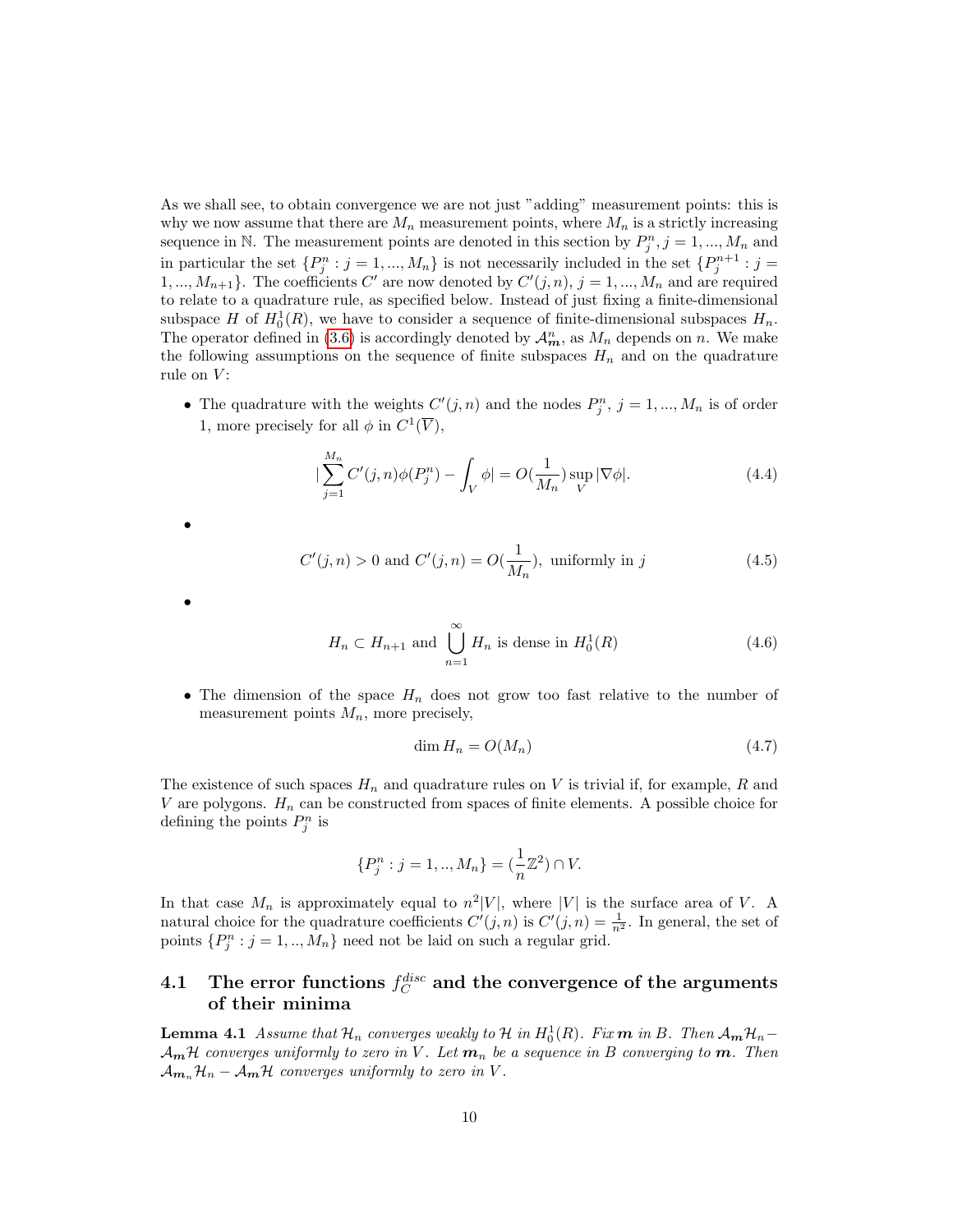Proof: According to  $(2.9)$ ,

$$
|\mathcal{A}_{m}\mathcal{H}_{n}(x_{1}, x_{2}) - \mathcal{A}_{m}\mathcal{H}(x_{1}, x_{2})|
$$
  
\n
$$
= |\int_{R} \mathbf{H}_{m}(\boldsymbol{x}, y_{1}, y_{2}) (\mathcal{H}_{n}(y_{1}, y_{2}) - \mathcal{H}(y_{1}, y_{2})) s dy_{1} dy_{2}|
$$
  
\n
$$
\leq \sup_{\boldsymbol{x} \in V, (y_{1}, y_{2}) \in R} |\mathbf{H}_{m}(\boldsymbol{x}, y_{1}, y_{2}) s| |R|^{1/2} (\int_{R} (\mathcal{H}_{n}(y_{1}, y_{2}) - \mathcal{H}(y_{1}, y_{2}))^{2} dy_{1} dy_{2})^{1/2},
$$
 (4.8)

and since  $\mathcal{H}_n$  converges strongly to  $\mathcal{H}$  in  $L^2(V)$ , the first claim is proved. To prove the second claim, it suffices to show that  $\mathcal{A}_{m_n} \mathcal{H}_n - \mathcal{A}_m \mathcal{H}_n$  converges uniformly to zero. This is due to the estimate,

<span id="page-10-1"></span>
$$
|\mathcal{A}_{m_n}\mathcal{H}_n(x_1, x_2) - \mathcal{A}_m\mathcal{H}_n(x_1, x_2)| \le
$$
  

$$
\sup_{\boldsymbol{x}\in V, (y_1, y_2)\in R} |\mathbf{H}_{m_n}(\boldsymbol{x}, y_1, y_2) s_{m_n} - \mathbf{H}_m(\boldsymbol{x}, y_1, y_2) s_m ||R|^{\frac{1}{2}} (\int_R \mathcal{H}_n(y_1, y_2)^2 dy_1 dy_2)^{\frac{1}{2}}, \quad (4.9)
$$

and the lemma is proved.  $\Box$ 

Recall the definition [\(2.14\)](#page-5-2) of the function  $f_C^{disc}$ , which through  $F_{m,C}$  also depends on  $M_n$  and  $H_n$ . It will be convenient in the proof of the next lemma to distinguish the indices of M and H, so they will be denoted by  $M_n$  and  $H_p$ . In addition, to clarify that  $f_C^{disc}$  depends on  $M_n$  and  $H_p$ , we will use the notation  $f_{C,n,p}^{disc}$  to make the dependency explicit. We also use the standard notation  $B(\tilde{\boldsymbol{m}}, r)$  for the open ball in  $\mathbb{R}^3$  with center  $\tilde{\boldsymbol{m}}$  and radius r. Roughly speaking, the following lemma expresses that if the data is coming from the true value  $\tilde{m}$ , then for some  $\eta > 0$ , if we take  $m$  in  $B \setminus B(\tilde{m}, \eta)$ , the error functional  $f_{C,n,p}^{disc}(m)$ will be larger compared to when we take  $m$  close to  $\tilde{m}$ . The statement and the proof of the lemma are rather intricate because we need this statement to be uniform as  $n \to \infty$ , and  $C \rightarrow 0$ .

<span id="page-10-2"></span>**Lemma 4.2** Assume that  $\tilde{\mathbf{u}}(P_j^n) = \mathcal{A}_{\tilde{\mathbf{m}}} \tilde{\mathcal{H}}(P_j^n) + \tilde{\mathcal{E}}(P_j^n)$ ,  $j = 1, ..., M_n$  for some  $\tilde{\mathbf{m}}$  in B and  $\tilde{\mathcal{H}} \neq 0$  in  $H_0^1(R)$ . Fix  $\eta > 0$ . Then there exists  $C^* > 0$ , such that for all  $C_0$  in  $(0, C^*)$ , there exist  $\eta' > 0$ ,  $\epsilon > 0$ ,  $n_0$ , and  $p_0$  such that,

<span id="page-10-0"></span>
$$
\sup_{n>n_0, \dim_{H_p} > p_0} \sup_{C_0 \leq C \leq 2C_0, \mathbf{m} \in \overline{B(\tilde{\mathbf{m}}, \eta')} \cap B} f_{C, n, p}^{disc}(\mathbf{m})
$$
\n
$$
\left\langle \inf_{n>n_0, \dim_{H_p} > p_0} \inf_{C_0 \leq C \leq 2C_0, \mathbf{m} \in B \setminus B(\tilde{\mathbf{m}}, \eta)} f_{C, n, p}^{disc}(\mathbf{m}), \right\rangle \tag{4.10}
$$

if  $\sum_{j=1}^{M_n} C'(j, n) |\tilde{E}(P_j^n)|^2 < \epsilon$  for  $n > n_0$ .

**Proof:** If we first prove [\(4.10\)](#page-10-0) in the case where  $\tilde{\mathcal{E}}(P_j^n) = 0$ , for all  $j = 1, ..., M_n$ , let √  $2\epsilon$  be equal to

$$
\inf_{n>n_0,\dim_{H_p}>p_0}\inf_{C_0\leq C\leq 2C_0,\boldsymbol{m}\in B\setminus B(\tilde{\boldsymbol{m}},\eta)}\sqrt{f_{C,n,p}^{disc}(\boldsymbol{m})}\\\-\sup_{n>n_0,\dim_{H_p}>p_0}\sup_{C_0\leq C\leq 2C_0,\boldsymbol{m}\in \overline{B(\tilde{\boldsymbol{m}},\eta')}\cap B}\sqrt{f_{C,n,p}^{disc}(\boldsymbol{m})}.
$$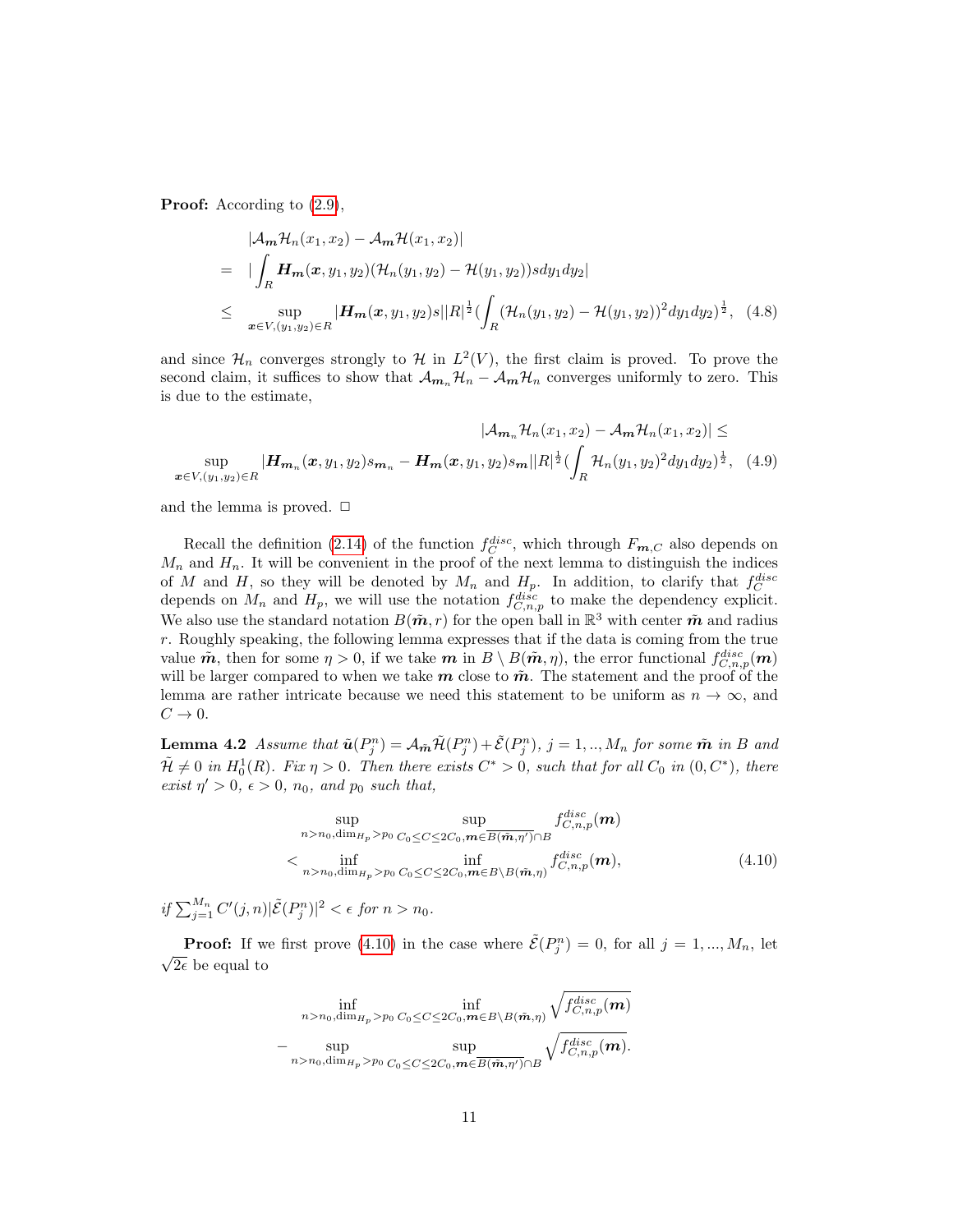Then, by the triangle inequality, the strict inequality [\(4.10\)](#page-10-0) will still hold if  $\sum_{j=1}^{M_n} C'(j,n) |\tilde{\mathcal{E}}(P_j^n)|^2 <$  $\epsilon$  for  $n > n_0$ . Thus, without loss of generality, we can now assume that  $\tilde{\mathcal{E}}(P_j^n) = 0$ , for all  $j = 1, ..., M_n$  and  $n > n_0$ .

Arguing by contradiction, if  $(4.10)$  does not hold, then for a sequence  $C_k$  converging to zero we have that for all  $\eta' > 0$ ,  $n_0$ , and  $p_0$ ,

$$
\sup_{n>n_0,\dim_{H_p}>p_0}\sup_{C_k\leq C\leq 2C_k,m\in \overline{B(\tilde{\boldsymbol{m}},\eta')}\cap B}f_{C,n,p}^{disc}(\boldsymbol{m})\\\geq \inf_{n>n_0,\dim_{H_p}>p_0}\inf_{C_k\leq C\leq 2C_k,m\in B\setminus B(\tilde{\boldsymbol{m}},\eta)}f_{C,n,p}^{disc}(\boldsymbol{m}),
$$

and as  $f_{C,n,p}^{disc}$  is increasing in C,

<span id="page-11-1"></span>
$$
\sup_{n>n_0,\dim_{H_p}>p_0}\sup_{\mathbf{m}\in\overline{B(\tilde{\mathbf{m}},\eta')}\cap B}f_{2C_k,n,p}^{disc}(\mathbf{m})\geq\inf_{n>n_0,\dim_{H_p}>p_0}\inf_{\mathbf{m}\in B\setminus B(\tilde{\mathbf{m}},\eta)}f_{C_k,n,p}^{disc}(\mathbf{m}).\tag{4.11}
$$

We can also assume that  $\eta' = \eta_k = O(C_k^{\frac{1}{2}})$ . We set  $n_0 = a_k, p_0 = b_k$  where the sequences  $a_k$ and  $b_k$  are strictly increasing in N. Let  $\Pi_{b_k}$  be the orthogonal projection on  $H_{b_k}$ . As  $\Pi_{b_k}\tilde{\mathcal{H}}$ converges to H due to [\(4.6\)](#page-9-0),  $\mathcal{A}_{m}\Pi_{b_k}$ H converges uniformly to  $\mathcal{A}_{m}\mathcal{H}$  in V by Lemma [4.1.](#page-9-1) After possibly extracting a subsequence, we can assume that

<span id="page-11-0"></span>
$$
\sup_{(x_1,x_2)\in V} |(\mathcal{A}_{\tilde{m}}\Pi_{b_k}\tilde{\mathcal{H}})(x_1,x_2) - (\mathcal{A}_{\tilde{m}}\tilde{\mathcal{H}})(x_1,x_2)| = O(C_k^{\frac{1}{2}}).
$$
\n(4.12)

By continuity  $\boldsymbol{m}{\in}B(\tilde{\boldsymbol{m}},\eta_k){\cap}B$  $f_{2C_k,n,p}^{disc}(m)$  is achieved at some  $m_k$  in  $\overline{B(\tilde{m}, \eta_k)}$ . It is also

bounded above by

M<sup>n</sup>

$$
\sum_{j=1}^{M_n} C'(j,n) | (\mathcal{A}_{m_k} \Pi_p \tilde{\mathcal{H}} - \mathcal{A}_{\tilde{m}} \tilde{\mathcal{H}} |^2 (P_j^n) + 2C_k \int_R |\nabla \Pi_p \tilde{\mathcal{H}}|^2. \tag{4.13}
$$

Given that  $|\mathbf{m}_k - \tilde{\mathbf{m}}| = O(C_k^{\frac{1}{2}})$ , we can apply [\(4.5,](#page-9-2) [4.6,](#page-9-0) [4.9,](#page-10-1) [4.12\)](#page-11-0) to find that for all  $n > a_k$ ,  $p > b_k$ ,

$$
\sum_{j=1}^{M_n} C'(j,n) | (\mathcal{A}_{m_k} \Pi_p \tilde{\mathcal{H}} - \mathcal{A}_{\tilde{\mathbf{m}}} \tilde{\mathcal{H}} |^2 (P_j^n) = O(C_k).
$$

It follows that the left hand side of [\(4.11\)](#page-11-1) is  $O(C_k)$ , if  $n_0 = a_k$ ,  $p_0 = c_k$ . From the right hand side of [\(4.11\)](#page-11-1), we now claim that there exist a sequence  $m'_k$  in  $B \setminus B(\tilde{m}, \eta)$  and  $a'_k$  and  $b'_k$  two strictly increasing sequences in N, such that  $f_{C_k, a'_k, b'_k}^{disc}(\mathbf{m}'_k) = O(C_k)$ .  $f_{C_k, a'_k, b'_k}^{disc}(\mathbf{m}'_k)$ is equal to

<span id="page-11-2"></span>
$$
\sum_{j=1}^{M_{a'_{k}}} C'(j, a'_{k}) | (\mathcal{A}_{m'_{k}} \boldsymbol{h}_{k} - \mathcal{A}_{\tilde{\boldsymbol{m}}} \tilde{\mathcal{H}} |^{2} (P_{j}^{a'_{k}}) + C_{k} \int_{R} |\nabla \boldsymbol{h}_{k}|^{2}, \tag{4.14}
$$

for some  $h_k$  in  $H_{b'_k}$ . Since the quantity in [\(4.14\)](#page-11-2) is  $O(C_k)$ ,  $h_k$  is bounded in  $H_0^1(R)$ , so after possibly extracting a subsequence, we may assume that it is weakly convergent to some  $h^*$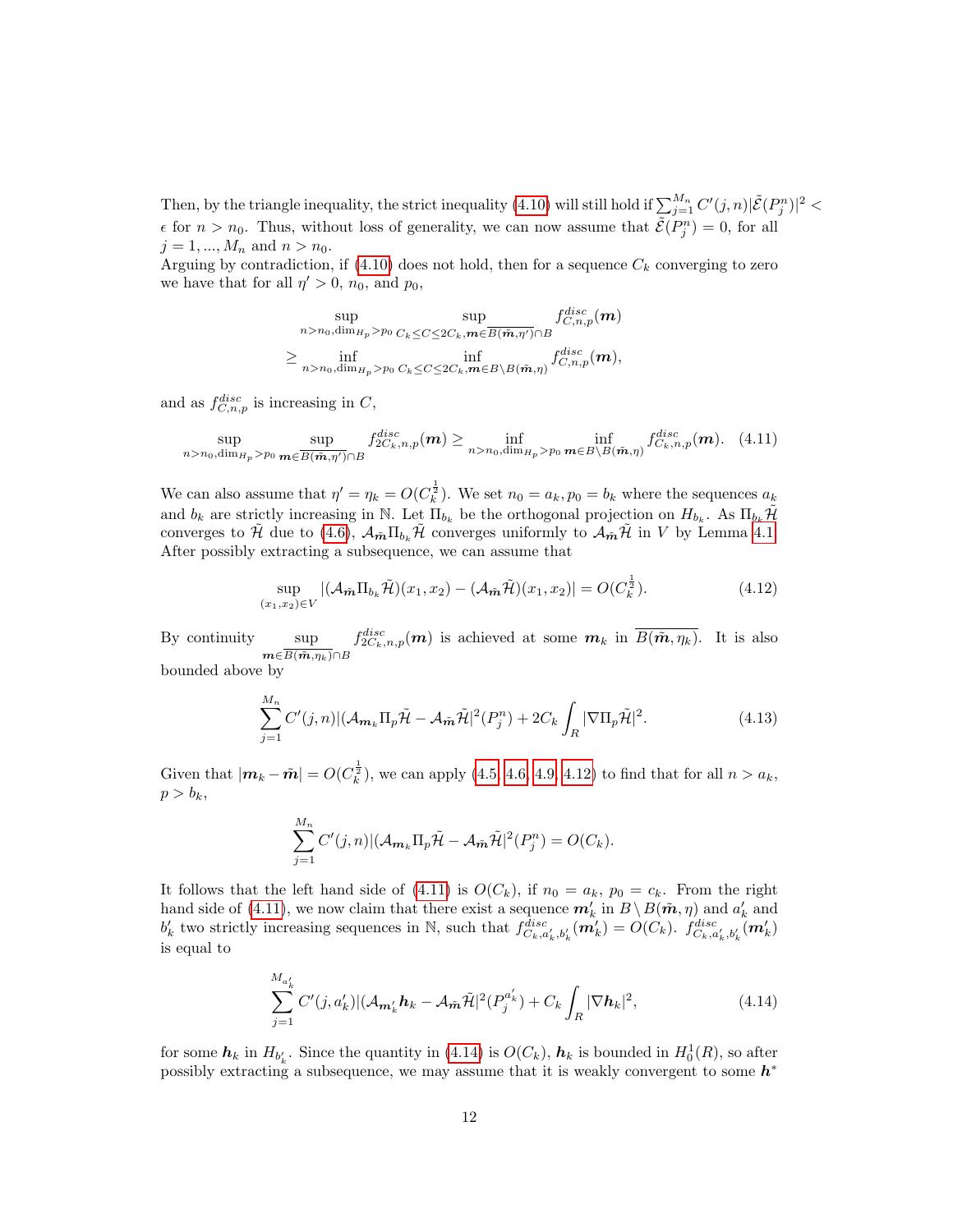in  $H_0^1(R)$ . Likewise, we may assume that  $m'_k$  converges to some  $m^*$  in  $B \setminus B(\tilde{m}, \eta)$ . From Lemma [4.1](#page-9-1) we can claim that,

$$
\sum_{j=1}^{M_{a'_{k}}} C'(j, a'_{k}) |A_{m'_{k}} h_{k} - A_{m^{*}} h^{*}|^{2} (P_{j}^{a'_{k}})
$$

converges to zero. Recalling [\(4.14\)](#page-11-2), this shows that

$$
\sum_{j=1}^{M_{a'_{k}}} C'(j, a'_{k}) |\mathcal{A}_{m^*} \mathbf{h}^* - \mathcal{A}_{\tilde{\mathbf{m}}} \tilde{\mathcal{H}}|^2(P_j^{a'_{k}})
$$

converges to zero. But this term also converges to  $\int_V |\mathcal{A}_{m^*} h^* - \mathcal{A}_{m} \tilde{\mathcal{H}}|^2$ , contradicting the injectivity statement in Proposition [2.3](#page-4-3) as  $|\mathbf{m}^* - \tilde{\mathbf{m}}| \geq \eta > 0$  and  $\tilde{\mathcal{H}} \neq 0$ .  $\Box$ 

#### 4.2 A uniformly bounded determinant

<span id="page-12-1"></span>**Lemma 4.3** Fix two positive constants  $C_0$  and  $C_1$  such that  $C_0 < C_1$ . If [\(4.4\)](#page-9-3) and [\(4.7\)](#page-9-4) hold then the determinant  $\det(C^{-1}(A_{\mathbf{m}}^n)'A_{\mathbf{m}}^n + I)$  is bounded below by 1 and above by a constant, for all n in N,  $\boldsymbol{m}$  in B, and C in  $[C_0, C_1]$ .

**Proof:** Using an orthonormal basis of  $H_n$  made of eigenvectors  $\phi_1, ..., \phi_{q_n}$  of  $(\mathcal{A}_{m}^n)' \mathcal{A}_{m}^n$ , we have the estimate

$$
\det(C^{-1}(\mathcal{A}_{m}^{n})' \mathcal{A}_{m}^{n} + I) \le \exp(C^{-1} \sum_{j=1}^{q_{n}} \lambda_{j}) \le \exp(C_{0}^{-1} \sum_{j=1}^{q_{n}} \lambda_{j}),
$$

where  $(\mathcal{A}_{m}^{n})' \mathcal{A}_{m}^{n} \phi_j = \lambda_j \phi_j$  and  $q_n$  is the dimension of  $H_n$ . Let **g** be in  $H_0^1(R)$ . Given the definition of  $\mathcal{A}_{m}$  [\(2.9\)](#page-4-1) and that  $H_{m}(x, y_1, y_2)$  and  $\partial_{x_i}H_{m}(x, y_1, y_2), i = 1, 2$ , are continuous in  $\boldsymbol{x},(y_1, y_2),\boldsymbol{m}$  in  $\overline{V} \times \overline{R} \times B$ , it follows that

$$
\sup_{\boldsymbol{x}\in\overline{V}}|\mathcal{A}_{\boldsymbol{m}}\boldsymbol{g}|+\sup_{\boldsymbol{x}\in\overline{V}}|\nabla\mathcal{A}_{\boldsymbol{m}}\boldsymbol{g}|=O(\|\boldsymbol{g}\|),
$$

uniformly for  $m$  in B. Therefore, from [\(4.4\)](#page-9-3), if  $g, h$  are in  $H_0^1(R)$  such that  $||g|| = ||h|| = 1$ ,

<span id="page-12-0"></span>
$$
\sum_{j=1}^{M_n} C'(j,n) \mathcal{A}_{m} g(P_j^n) \cdot \mathcal{A}_{m} h(P_j^n) - \int_V \mathcal{A}_{m} g \cdot \mathcal{A}_{m} h
$$
  
=  $O(\frac{1}{M_n}) \sup_{V} |\nabla(\mathcal{A}_{m} g \cdot \mathcal{A}_{m} h)|$   
=  $O(\frac{1}{M_n}),$  (4.15)

unformly for  $m$  in  $B$ . But,

$$
\sum_{k=1}^{q_n} \lambda_k = \sum_{k=1}^{q_n} \sum_{j=1}^{M_n} C'(j,n) \mathcal{A}_m \phi_k(P_j^n) \cdot \mathcal{A}_m \phi_k(P_j^n).
$$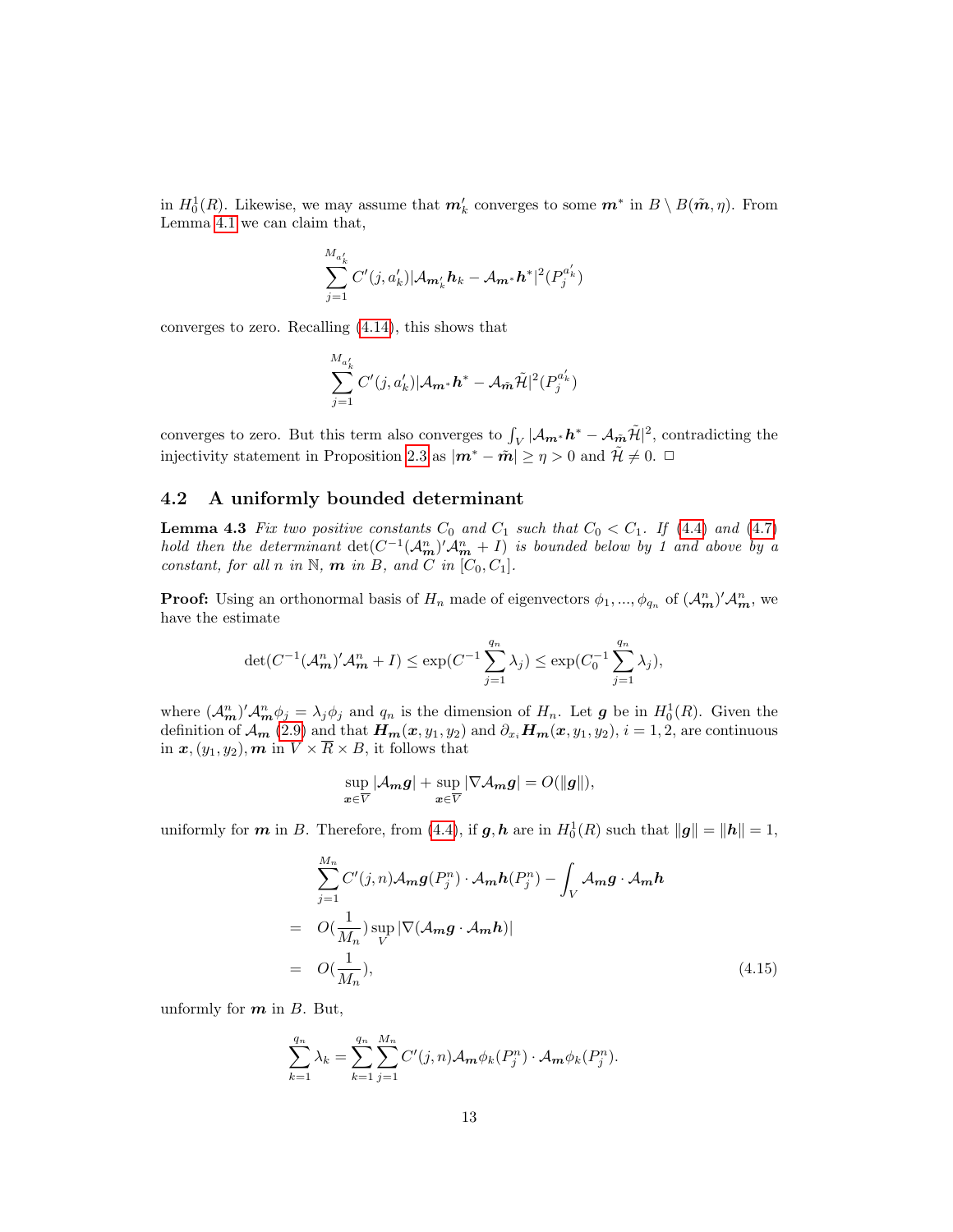Recalling [\(4.7\)](#page-9-4),  $q_n = O(M_n)$ , so by [\(4.15\)](#page-12-0),

$$
\sum_{k=1}^{q_n} \lambda_k = \sum_{k=1}^{q_n} \int_V \mathcal{A}_m \phi_k \cdot \mathcal{A}_m \phi_k + O(1).
$$

Since  $\overline{R}$  and  $\overline{V}$  are compact and  $H_m$  is smooth on  $\overline{V} \times \overline{R}$ , given the definition [\(2.9\)](#page-4-1) of  $\mathcal{A}_m$ ,  $\mathcal{A}_{m}^{*}\mathcal{A}_{m}$  is a trace class operator [\[6\]](#page-23-4). The term  $\sum_{k=1}^{q_{n}} \langle \mathcal{A}_{m}\phi_{k}, \mathcal{A}_{m}\phi_{k}\rangle$  is bounded above by $\|\mathcal{A}_m^*\mathcal{A}_m\|_1 = \|\mathcal{A}_m\mathcal{A}_m^*\|_1$  where  $\|\|_1$  is the trace class norm ([\[6\]](#page-23-4), Theorem 3.5, Chapter IV). Thus there only remains to prove  $\|\mathcal{A}_m\mathcal{A}_m^*\|_1$  is uniformly bounded for  $m$  in B. Recalling the definition of  $\mathcal{A}_{m}$  [\(2.9\)](#page-4-1), we find that  $\mathcal{A}_{m}\mathcal{A}_{m}^{*}$  can be given in integral form,

$$
\begin{array}{rcl} \mathcal{A}_{\pmb m}\mathcal{A}_{\pmb m}^* & : & L^2(V)^3\to L^2(V)^3\\ & & \bm u\to \int_V K_{\pmb m}(\pmb x,\pmb x')\pmb u(\pmb x')d\pmb x', \end{array}
$$

where

$$
K_{\mathbf{m}}(\mathbf{x}, \mathbf{x}') = \int_R \mathbf{H}_{\mathbf{m}}(\mathbf{x}, y_1, y_2) \mathbf{H}'_{\mathbf{m}}(\mathbf{x}', y_1, y_2) s^2 dy_1 dy_2.
$$

Given that  $K_{m}$  is continuous in  $(x, x')$ , that V is bounded and  $\mathcal{A}_{m} \mathcal{A}_{m}^{*}$  is trace class, we have the following explicit formula [\[6\]](#page-23-4), Theorem 8.1, Chapter IV,

$$
\text{tr}\,\left(\mathcal{A}_{m}\mathcal{A}_{m}^{*}\right) = \text{tr}\,\int_{V} K_{m}(x,x)dx = \text{tr}\,\int_{V}\int_{R} \boldsymbol{H}_{m}(x,y_{1},y_{2})\boldsymbol{H}_{m}'(x,y_{1},y_{2})s^{2}dy_{1}dy_{2}dx.
$$

As  $H_m(x, y_1, y_2)$ s is uniformly bounded for x in V, y in R, and m in B, the result follows.  $\Box$ 

#### 4.3 Convergence of the posterior of m as  $M_n$  and  $\dim H_p$  tend to infinity

<span id="page-13-0"></span>**Theorem 4.1** Assume that the data  $\tilde{u}$  is given by [\(3.1\)](#page-5-1) with the true values  $m = \tilde{m}$ ,  $\mathcal{G} = \tilde{\mathcal{H}}, \ \boldsymbol{g} = \Pi_n \tilde{\mathcal{H}}, \ \text{and is such that the random variables } \mathcal{E}(P_j^n) \cdot \boldsymbol{e}_k \ \text{where } j = 1,..,M_n,$  $k = 1, 2, 3, n \in \mathbb{N}$ , are independent and identically distributed with zero mean and finite covariance  $\sigma^2$ . Suppose conditions [\(4.4-](#page-9-3)[4.7\)](#page-9-4) hold and that **m** follows the distribution [\(4.3\)](#page-8-3). Fix  $\eta > 0$ . Then there for all  $C_0 > 0$  small enough there is a positive  $\sigma_0$  such that if  $\sigma < \sigma_0$ , the probability of  $\{m \in B : |m - \tilde{m}| > n\}$  converges to zero as n tends to infinity.

**Proof:** We note that due to [\(4.5\)](#page-9-2) there is a positive constant  $\alpha$  such that,

$$
\sum_{j=1}^{M_n} C'(j,n) |\mathcal{E}(P_j^n)|^2 \leq \frac{\alpha}{M_n} \sum_{k=1}^3 \sum_{j=1}^{M_n} (\mathcal{E}(P_j^n) \cdot e_k)^2.
$$

Usingthe law of large numbers ([\[5\]](#page-23-13), Theorem 1.93),  $\frac{1}{M_n} \sum_{k=1}^3 \sum_{j=1}^{M_n} (\mathcal{E}(P_j^n) \cdot \mathbf{e}_k)^2$  converges almost surely to  $\sigma^2$  as  $n \to \infty$ . Following Lemma [4.2,](#page-10-2) let  $\epsilon > 0$  such that inequality [\(4.10\)](#page-10-0) is satisfied and let  $\sigma_0$  be a fixed positive number less than  $\frac{\epsilon}{4\alpha}$ . Then  $\sum_{j=1}^{M_n} C'(j, n) |C(P_j^n)|^2 < \frac{\epsilon}{4}$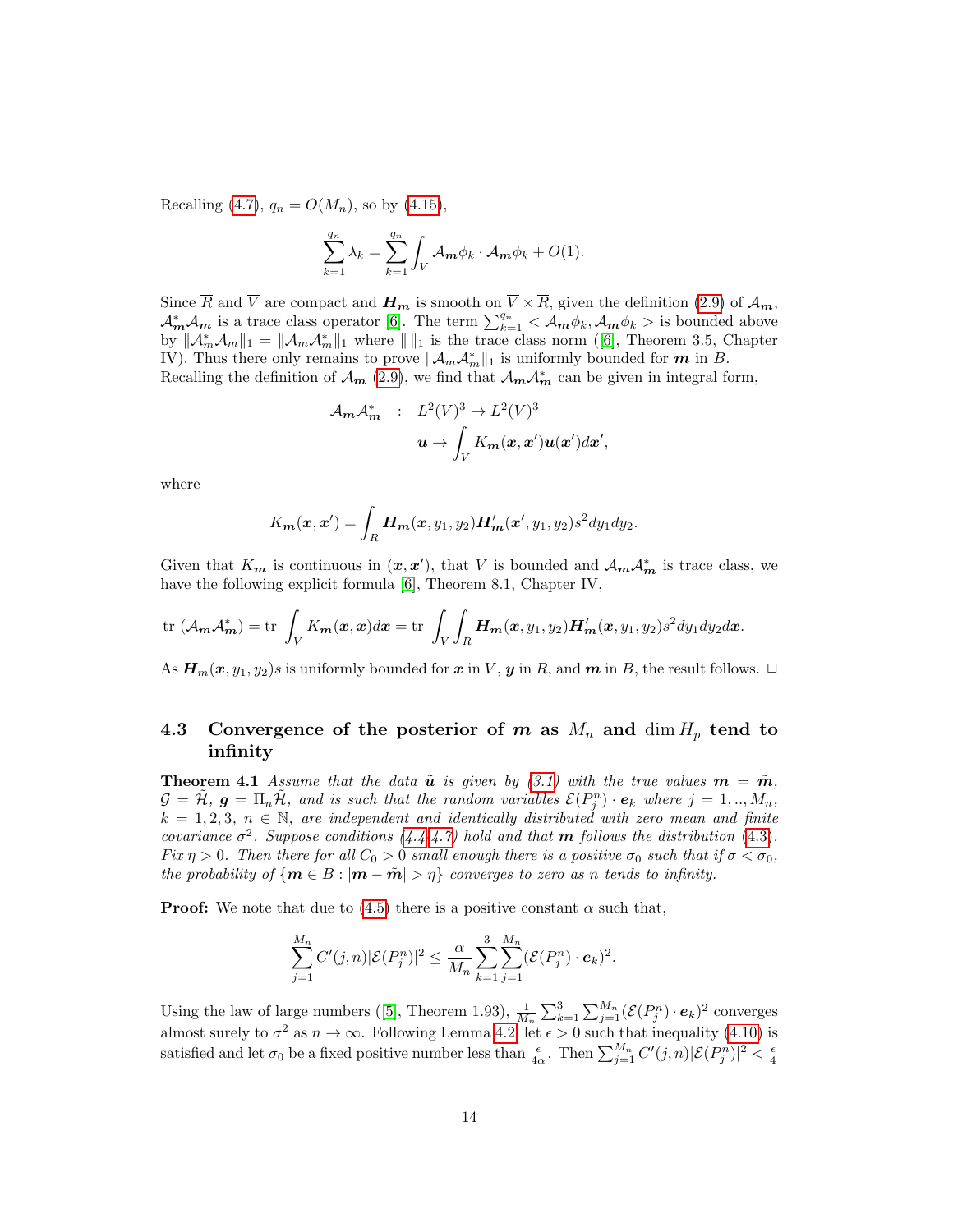almost surely as  $n \to \infty$ . Without loss of generality, we may assume that n is large enough so that  $\sum_{j=1}^{M_n} C'(j,n) |\delta(P_j^n)|^2 < \frac{\epsilon}{4}$ , since  $\delta = \mathcal{A}_{m}(I - \Pi_n) \tilde{\mathcal{H}}$ . Then almost surely, as  $n \to \infty$ ,

$$
\sum_{j=1}^{M_n} C'(j,n) |(\mathcal{E} + \delta)(P_j^n)|^2 < \epsilon.
$$

Now let  $C^*, \eta', n_0, p_0$  be as in the statement of Lemma [4.2](#page-10-2) and assume that n is such that  $n > n_0$  and dim  $H_n > p_0$  while  $C_0 < C^*$ . Let  $\overline{C}$  be such that

$$
[C_0, 2C_0] \cap [C_0, C_1] = [C_0, \overline{C}].
$$

According to [\(4.3\)](#page-8-3),

$$
\rho(\boldsymbol{m}|\tilde{\boldsymbol{u}})=\mathcal{I}\mathcal{C}_n\int_{C_0}^{C_1}(\det(C^{-1}(\mathcal{A}_{\boldsymbol{m}}^n)'\mathcal{A}_{\boldsymbol{m}}^n+I))^{-\frac{1}{2}}F_{\boldsymbol{m},C}(\boldsymbol{g}_{min})^{-\frac{3M_n}{2}}dC,
$$

where

$$
C_n = \left(\frac{3}{2\pi e}\right)^{\frac{3M_n}{2}} \prod_{j=1}^{M_n} (M_n C'(j, n))^{\frac{3}{2}},
$$

and

$$
\mathcal{I}^{-1} = \mathcal{C}_n \int_B \int_{C_0}^{C_1} (\det(C^{-1}(\mathcal{A}_{m}^{n})' \mathcal{A}_{m}^{n} + I))^{-\frac{1}{2}} F_{m,C}(g_{min})^{-\frac{3M_n}{2}} dC d\mathbf{m}.
$$

Set  $\gamma_1$  to be the left hand side of [\(4.10\)](#page-10-0) and  $\gamma_2$  to be the right hand side of (4.10). According to Lemmas [4.2](#page-10-2) and [4.3,](#page-12-1) for  $n > n_0$  and  $\dim H_n > p_0$ ,

$$
\mathcal{I}^{-1} \geq C_n O(\int_B \int_{C_0}^{C_1} F_{\mathbf{m},C}(\mathbf{g}_{min})^{-\frac{3M_n}{2}} dC d\mathbf{m})
$$
  
\n
$$
\geq C_n O(\int_{B(\tilde{\mathbf{m}},\eta')\cap B} \int_{C_0}^{\overline{C}} F_{\mathbf{m},C}(\mathbf{g}_{min})^{-\frac{3M_n}{2}} dC d\mathbf{m})
$$
  
\n
$$
\geq C_n O(\int_{B(\tilde{\mathbf{m}},\eta')\cap B} \int_{C_0}^{\overline{C}} \gamma_1^{-\frac{3M_n}{2}} dC d\mathbf{m}),
$$

thus

$$
\mathcal{I} \leq \mathcal{C}_n^{-1} O(\gamma_1^{\frac{3M_n}{2}}).
$$

Now assume that **m** is in  $B \setminus B(\tilde{m}, \eta)$ . If C is in  $[C_0, \overline{C}]$ , then  $F_{m,C}(g_{min}) \geq \gamma_2$ . If C is in  $[\overline{C}, C_1]$  then as  $F_{m,C}$  is increasing in C, we still have that  $F_{m,C}(g_{min}) \geq \gamma_2$ . It follows that

$$
\rho(\mathbf{m}|\tilde{\mathbf{u}}) \leq \mathcal{IC}_n O(\gamma_2^{-\frac{3M_n}{2}}) \leq O((\frac{\gamma_1}{\gamma_2})^{\frac{3M_n}{2}}).
$$

We have found that the probability of  $m \in \{m \in B : |m - \tilde{m}| > \eta\}$  is  $O((\frac{\gamma_1}{\gamma_2})^{\frac{3M_n}{2}})$ , if  $\mathcal{E}$ satisfies  $\sum_{j=1}^{M_n} C'(j,n)|\mathcal{E}(P_j^n)|^2 < \frac{\epsilon}{4}$  for  $n > n_0$ . As by Lemma [4.2,](#page-10-2)  $0 < \frac{\gamma_1}{\gamma_2} < 1$ , the proof is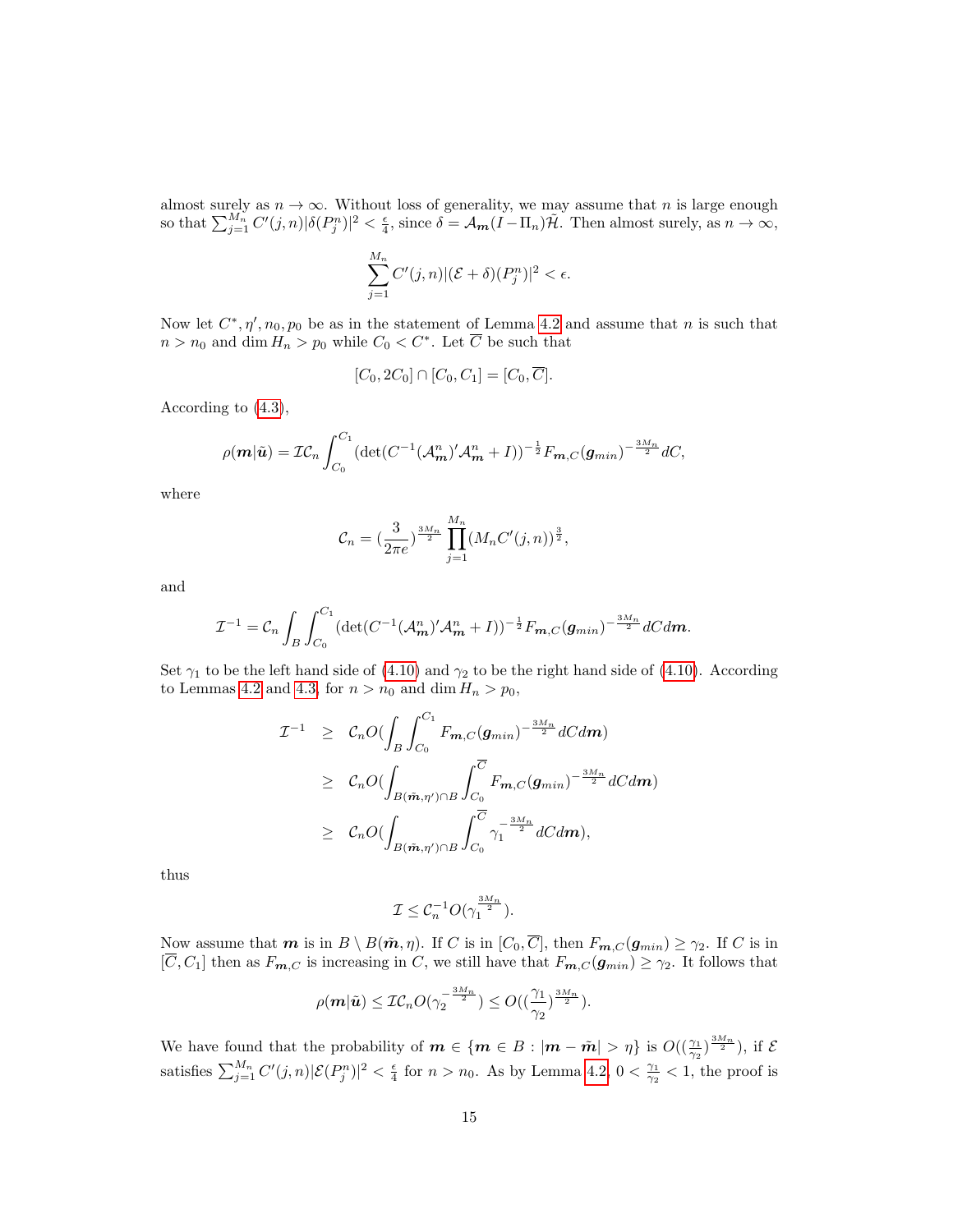complete.  $\Box$ 

**Remark:** Let  $\Omega$  be the underlying probability space for the measurements at the points  $P_j^n$ . Theorem [4.1](#page-13-0) assumes that the random variables  $\mathcal{E}(P_j^n) \cdot e_k$ ,  $j = 1, ..., M_n$ ,  $k = 1, 2, 3, n \in \mathbb{N}$ where  $M_n$  is increasing and tends to infinity, are independent and identically distributed. The distribution [\(3.15\)](#page-8-4) was constructed under the assumption that  $\mathcal{E}(P_j^n)$  is Gaussian, however, once this distribution is set, this is no longer necessary for the convergence result of Theorem [4.1](#page-13-0) to hold. In practice, Theorem 4.1 expresses that if measurements  $\mathcal{E}(P_j^n)(\omega) \cdot \mathbf{e}_k$ ,  $j = 1, ..., M_n$ ,  $k = 1, 2, 3, n \in \mathbb{N}$  are available, almost surely for  $\omega$  in  $\Omega$ , if  $\sigma < \sigma_0$ , the probability of  $\{m \in B : |m - \tilde{m}| > \eta\}$  is  $O((\frac{\gamma_1}{\gamma_2})^{\frac{3M_n}{2}})$ .

### <span id="page-15-0"></span>5 Extension to more general inverse problems

The reconstruction algorithm developed in this paper was initially designed to solve a specific fault inverse problem arising in geophysics. However, it can be used in other inverse problems where both linear and nonlinear unknowns have to be recovered. This algorithm is especially well-suited to problems where the linear part has to be regularized, but to what extent is unknown, and this lack of knowledge is made more challenging by the fact that the underlying linear operator depends on the linear unknown. This algorithm is also wellsuited to problems where noise levels are considerable and as a result the maximum likelihood solution may become meaningless. The expected value of the solution and its (rather large) covariance are then more meaningful. Section 4.3 of [\[11\]](#page-23-0) shows how this method outperforms other regularization parameter selection methods such as GCV or ML (used globally over the range of the nonlinear parameter) on such problems. The numerical simulations are considerably more involved in [\[11\]](#page-23-0) since the nonlinear parameter there is in  $\mathbb{R}^6$  and thus the gains made by applying the method advocated in this paper are even more dramatic.

We now write down a more general inverse problem that can efficiently be solved following the algorithm analyzed in this paper. For ease of notations, we only consider the case of scalar functions: the case of vector fields can easily be inferred from there.

#### 5.1 Inverse problem formulation

Let R and V be two open bounded subsets of  $\mathbb{R}^d$ . Let the operator

<span id="page-15-1"></span>
$$
\mathcal{A}_{m} : L^{2}(R) \to L^{2}(V) \tag{5.1}
$$

be a compact linear operator that depends continuously on  $m$ , a parameter in  $B \subset \mathbb{R}^q$ . We assume that  $B$  is compact.

Uniqueness assumption: For any  $m_1$  and  $m_2$  in B and any  $\mathcal{G}_1$  and  $\mathcal{G}_2$  in  $H_0^1(R)$ , if  $\mathcal{A}_{m_1}\mathcal{G}_1 = \mathcal{A}_{m_2}\mathcal{G}_2$  in  $L^2(V)$ , then  $m_1 = m_2$  and  $\mathcal{G}_1 = \mathcal{G}_2$ .

#### 5.2 Related discrete inverse problem

Let  $P_i$ ,  $j = 1, ..., M$  be points in V, referred to as measurement points. The discrete inverse problem consists of finding  $m$  from noisy data at the points  $P_i$ . More precisely, let H be a finite-dimensional subspace of  $H_0^1(R)$ . We assume that the noisy data is given in the form

<span id="page-15-2"></span>
$$
(\tilde{u}(P_1), ..., \tilde{u}(P_M)) = (\mathcal{A}_{\tilde{m}}\tilde{\mathcal{H}}(P_1), ..., \mathcal{A}_{\tilde{m}}\tilde{\mathcal{H}}(P_M)) + \mathcal{E},
$$
\n(5.2)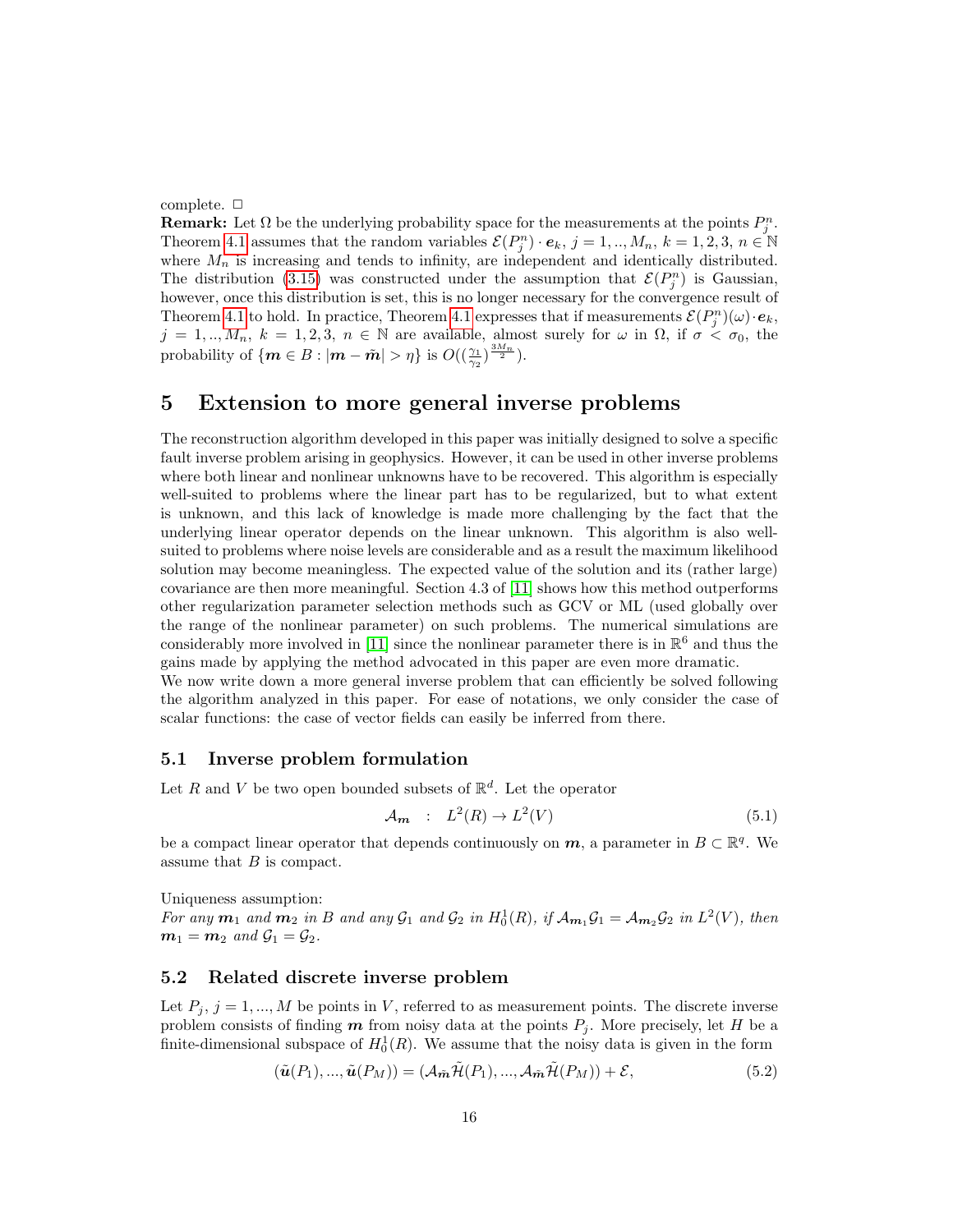where  $\tilde{\boldsymbol{m}} \in B$ ,  $\tilde{\mathcal{H}} \in H_0^1(R)$ . Note that earlier in this paper  $(\mathcal{A}_{\tilde{\boldsymbol{m}}} \tilde{\mathcal{H}}(P_1), ..., \mathcal{A}_{\tilde{\boldsymbol{m}}} \tilde{\mathcal{H}}(P_M))$  had to be split in two terms, one corresponding to the orthogonal projection  $\Pi\tilde{\mathcal{H}}$  on H and the other term,  $\delta$ , related to the residual  $(I - \Pi)\mathcal{H}$ . This splitting was instrumental to prove the convergence result, but is no longer necessary to formulate the posterior distribution of  $m$  or to state the convergence result. Here,  $\mathcal E$  is a random variable with mean zero and covariance  $\sigma^2 I$ . The vector  $(\tilde{u}(P_1), ..., \tilde{u}(P_M))$  will be denoted by  $\tilde{u}$ .

#### Discrete inverse problem statement:

Assume that the sets R, V, B are known. Assume that the mapping  $m \to \mathcal{A}_{m}$  is known. Recover  $\boldsymbol{m}$  from  $\tilde{\boldsymbol{u}}$ : compute its expected value and its covariance, and if possible, its marginal probability distribution functions.

Let  $C'(j)$  be positive weights. For a fixed  $C > 0$ , a fixed m in B, and g in H, define the error functional

$$
F_{m,C}(g) = \sum_{j=1}^{M} C'(j) |(\mathcal{A}_{m}g - \tilde{u})(P_j)|^2 + C \int_{R} |\nabla g|^2.
$$
 (5.3)

To ease notations, it is convenient to introduce the finite-dimensional operator  $\mathcal{A}_{m}^{M}$  which is built as a slight correction of  $\mathcal{A}_{m}$  by the quadrature coefficients  $C'(j)$ :

$$
\mathcal{A}_{m}^{M}g = (C'(1)^{\frac{1}{2}}\mathcal{A}_{m}(g)(P_{1}),...,C'(M)^{\frac{1}{2}}\mathcal{A}_{m}(g)(P_{M})).
$$
\n(5.4)

Define the probability distribution

<span id="page-16-0"></span>
$$
\rho(\boldsymbol{m}, C|\tilde{\boldsymbol{u}}) \propto (\det(C^{-1}(\mathcal{A}_{\boldsymbol{m}}^M)' \mathcal{A}_{\boldsymbol{m}}^M + I))^{-\frac{1}{2}} F_{\boldsymbol{m}, C}(\boldsymbol{g}_{min})^{-\frac{M}{2}} \rho_{pr}(\boldsymbol{m}, C),
$$
(5.5)

where  $\propto$  means "proportional to",  $F_{m,C}(g_{min})$  is the minimum of  $F_{m,C}$  over H, and  $\rho_{pr}(m, C)$  is the prior distribution of  $(m, C)$  (note that the exponent of  $F_{m, C}(g_{min})$  is different from the one in formula [\(4.1\)](#page-8-1): this is because in the case of the elasticity equation we have  $M$  measurements of three-dimensional vectors, while here we assumed that we have  $M$  scalar measurements). If we choose the priors of  $m$  and  $C$  to be independent and uniform in B and in  $[C_0, C_1]$  respectively, where  $C_0$  and  $C_1$  are positive constants, it follows from  $(5.5)$  that

<span id="page-16-1"></span>
$$
\rho(\mathbf{m}|\tilde{\mathbf{u}}) \propto \int_{C_0}^{C_1} (\det(C^{-1}(\mathcal{A}_{\mathbf{m}}^M)' \mathcal{A}_{\mathbf{m}}^M + I))^{-\frac{1}{2}} F_{\mathbf{m},C}(\mathbf{g}_{min})^{-\frac{M}{2}} dC.
$$
 (5.6)

Note that another typical choice for the prior distribution of C is to take it such that  $\log_{10} C$ is uniformly distributed on an interval in R.

Regarding the computation of  $\rho(m, C | \tilde{u})$ , as  $m \in B \subset \mathbb{R}^q$ , if  $q = 1$  then the trapezoidal rule is adequate. However, if  $q \geq 3$ , Markov Chain Monte Carlo techniques are called for. If a parallel computing platform is available, we recommend using the parallel sampling algorithm for inverse problems combining linear and nonlinear unknowns described in [\[11\]](#page-23-0), or any algorithm along these lines.

### 5.3 Convergence of the solution to the discrete inverse problem to the unique solution of the underlying continuous problem

The convergence Theorem [4.1](#page-13-0) can easily be extended to the more general inverse problem considered in this section. For the arguments used in the proof of Lemmas [4.1,](#page-9-1) [4.2,](#page-10-2) and [4.3](#page-12-1)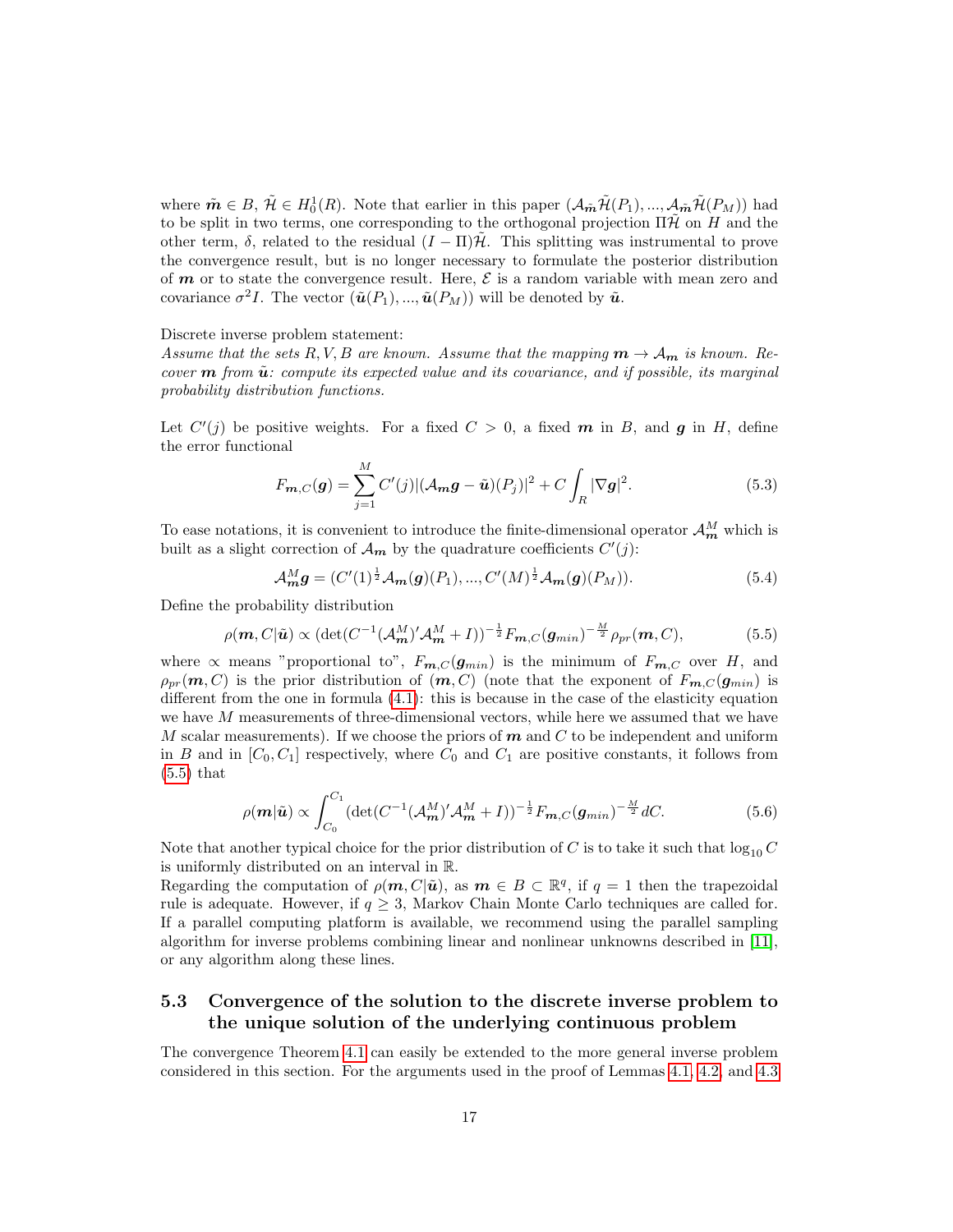to be valid, the operator [\(5.1\)](#page-15-1) has to be associated with an integration kernel  $H_m$  such that

<span id="page-17-1"></span>
$$
\mathcal{A}_{m}g(x) = \int_{R} H_{m}(x, y)g(y)dy, \qquad (5.7)
$$

for all  $g$  in  $L^2(R)$  and where  $H_m$  is such that

$$
(\boldsymbol{m}, \boldsymbol{x}, \boldsymbol{y}) \to \boldsymbol{H}_{\boldsymbol{m}}(\boldsymbol{x}, \boldsymbol{y})
$$
 is continuous in  $B \times \overline{V} \times \overline{R}$ , (5.8)

and

<span id="page-17-2"></span>
$$
(\boldsymbol{m}, \boldsymbol{x}, \boldsymbol{y}) \to \partial_{x_i} \boldsymbol{H}_{\boldsymbol{m}}(\boldsymbol{x}, \boldsymbol{y}) \text{ is continuous in } B \times \overline{V} \times \overline{R}, i = 1, ..., d. \tag{5.9}
$$

We are able to prove a convergence result if the coefficients  $C'$  come from a quadrature rule satisfying [\(4.4,](#page-9-3) [4.5\)](#page-9-2) and if the finite-dimensional space  $H = H_n$  satisfies [\(4.6,](#page-9-0) [4.7\)](#page-9-4). Note that if the geometries of  $R$  and  $V$  are simple enough (for examples if they are polygons), these conditions can be easily met.

**Theorem 5.1** Let the data  $\tilde{u}$  be given by [\(5.2\)](#page-15-2) with the true values  $\tilde{m}$ ,  $\tilde{H}$ , where  $\mathcal{A}_{m}$ satisfies [\(5.7-](#page-17-1)[5.9\)](#page-17-2), and  $\mathcal E$  a random vector such that its coordinates are independent and identically distributed with zero mean and finite covariance  $\sigma^2$ . Assume that the coefficients  $C<sup>'</sup>$  come from a quadrature rule satisfying  $(4.4, 4.5)$  $(4.4, 4.5)$  and consider a sequence of finite-dimensional spaces H satisfying [\(4.6,](#page-9-0) [4.7\)](#page-9-4). Fix a distance  $\eta > 0$ . Then there for all  $C_0 > 0$ small enough there is a positive  $\sigma_0$  such that if  $\sigma < \sigma_0$ , the probability of  $\{m \in B : |m-\tilde{m}| > a\}$  $\eta$ } under the distribution given by [\(5.6\)](#page-16-1) converges to zero as M and dim H tend to infinity.

### <span id="page-17-0"></span>6 Numerical simulations

#### 6.1 Construction of data

We consider data generated in a configuration closely related to studies involving field data for a particular region and a specific seismic event [\[12,](#page-23-3) [14\]](#page-23-2). To ensure that we perform a simulation with realistic orders of magnitude, the scaling is such that the unit for  $x$  in  $\mathbb{R}^3$ is in kilometers, while  $\tilde{u}$  and  $g$  in [\(3.1\)](#page-5-1) are in meters, as in [\[14\]](#page-23-2). For lower values of M we will use a pattern of measurement points  $P_j$ ,  $j = 1, ..., M$  derived from the locations of in-situ measurement apparatus as set up by geophysicists [\[14\]](#page-23-2). For generating forward data we pick the particular value

$$
\tilde{\mathbf{m}} = (-0.12, -0.26, -14). \tag{6.1}
$$

We sketched  $\Gamma_{\tilde{m}}$  in Figure [1,](#page-18-1) left, where we also show the points  $P_j$ . The slip field is assumed to be parallel to the steepest direction on  $\Gamma_{\tilde{m}}$  and we assume that this is known when we solve the related inverse problem. This direction of slip is characteristic of plate interface in subduction zones. The slip field  $G$  used for generating data as formulated by [\(3.1-](#page-5-1)[3.2\)](#page-5-3) is shown in Figure [1,](#page-18-1) right. A very fine grid was used for computing the resulting displacement  $\tilde{u}$ . The data for the inverse problem is the three dimensional displacements at the measurement points shown in Figure [2](#page-19-0) to which we added Gaussian noise with covariance  $σ<sup>2</sup>I$ . We present in this paper results for two values of  $σ$ , and for each value of  $σ$  three values of  $(M, \dim H)$ :  $(12, 27^2), (25, 37^2), (50, 51^2)$ . In the lower noise case,  $\sigma$  was set to be equal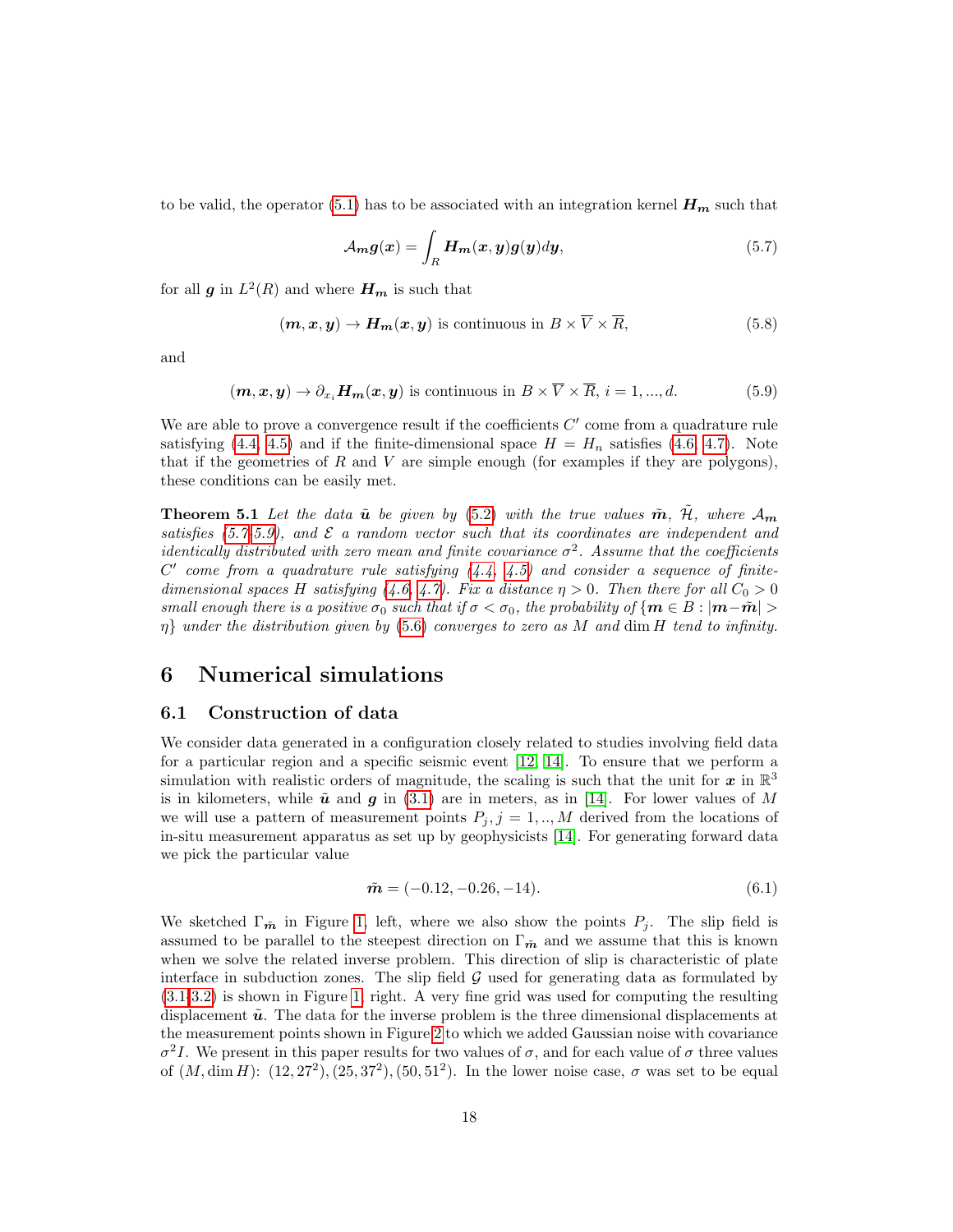to 5% of the maximum of the absolute values of the components of  $u$  (in other words, 5% of  $\|\tilde{\mathbf{u}}\|_{\infty}$ ). For the particular realization used in solving the inverse problem, this led to a relative error in Euclidean norm of about 6%. In the higher noise case scenario  $\sigma$  was set to be equal to 25% of the maximum of the absolute values of the components of  $\boldsymbol{u}$  (in other words, 25% of  $\|\tilde{\boldsymbol{u}}\|_{\infty}$  and this led to a relative error in Euclidean norm of about 30%. Both realizations are shown in Figure [2](#page-19-0) (only the horizontal components are sketched for the sake of brevity).

<span id="page-18-1"></span>

Figure 1: Left: the fault  $\Gamma_{\tilde{m}}$  in green and the surface measurement points  $P_i$  (sketched as black dots on the plane  $x_3 = 0$  which is itself shown in yellow) in the case where  $M = 12$ . Right: the slip G on  $\Gamma_{\tilde{m}}$  viewed from above. G is taken to be in the direction of steepest descent, so only the magnitude is shown. Depth lines on  $\Gamma_m$  are shown.

#### <span id="page-18-0"></span>6.2 Numerical solution to the inverse problem

We computed the posterior probability distribution function  $\rho(m, C|\tilde{u})$  given by [\(4.1](#page-8-1)[-4.2\)](#page-8-2) in each of the 6 cases introduced in the previous section. The prior distribution of  $m$  was taken to be uniform in the box  $[-1, 2] \times [-1, 2] \times [-100, -1]$ , and the prior distribution of  $\log_{10} C$  was taken to be uniform in  $[-7, -2]$ . The computation of  $\rho(m, C | \tilde{u})$  was performed using the method of choice sampling, more specifically, we used a modified version of the Metropolis algorithm which is well suited to parallel computing [\[3\]](#page-23-5). In [\[11\]](#page-23-0), section 4, we wrote explicitly a form of this algorithm for computing  $\rho(m, C|\tilde{u})$ . Note that although the inverse problem considered in [\[11\]](#page-23-0) was similar to the one studied here, the nonlinear parameter to be reconstructed was different.

The computed marginal posteriors of  $m = (a, b, d)$  are graphed in Figure [3.](#page-20-0) This figure shows how these computed posteriors tighten around the value of  $\tilde{m}$  as M and dim H increase as expected from Theorem [4.1.](#page-13-0) This tightening around the correct value occurs in both low and high  $\sigma$  cases and is more narrow in the lower noise case. Deciding that the regularization parameter C be a random variable results in a more extensive random walk, however it has the distinct advantage of sweeping through the entire range of values of C in the support of the prior of  $C$ . The computed marginal posteriors of  $C$  are sketched in Figure [4.](#page-21-1) This figure illustrates how the algorithm automatically favors optimal values for  $C$  depending on  $M$ , dim  $H$ , and the noise level.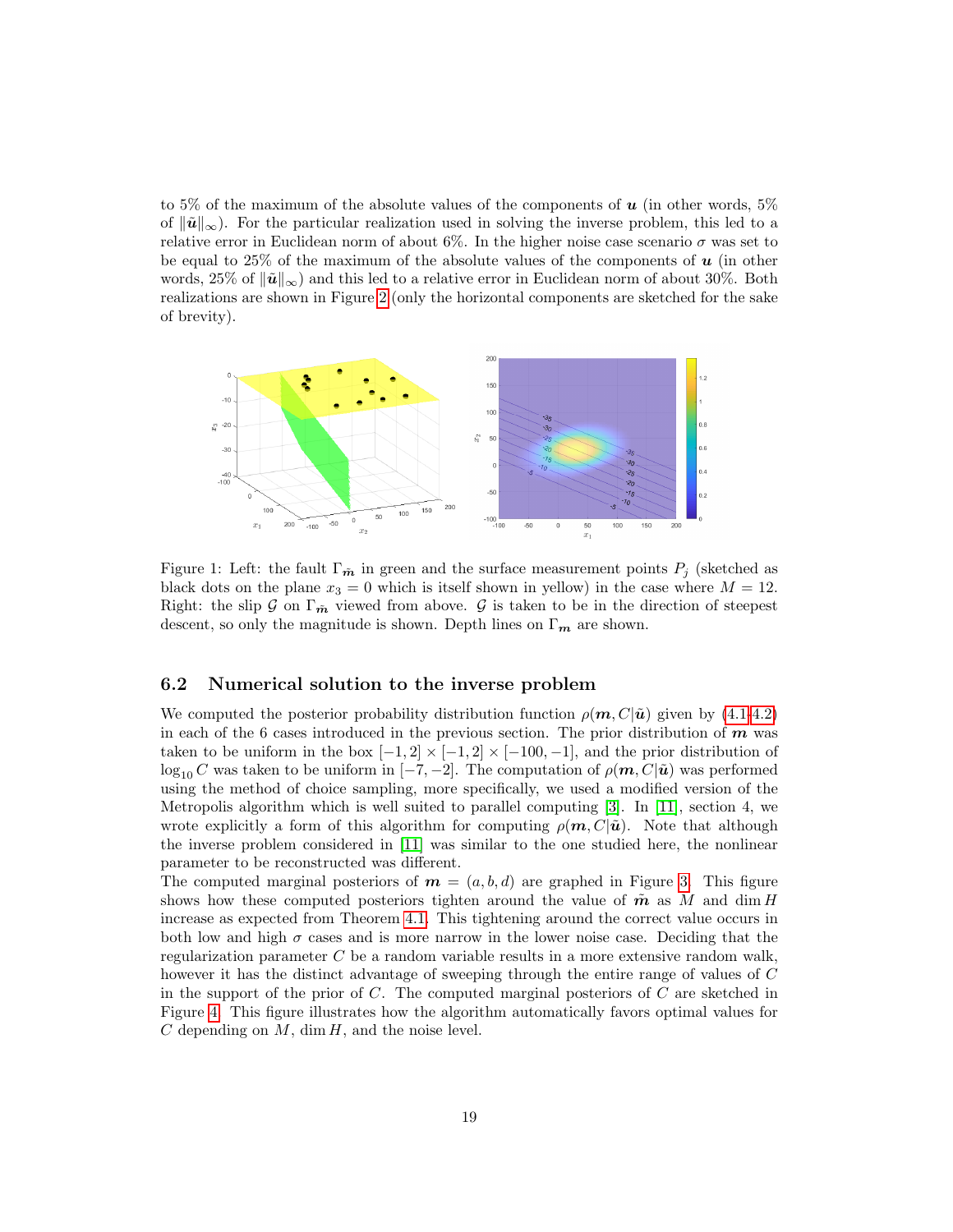

<span id="page-19-0"></span>Figure 2: The data  $\tilde{u}$  at the points  $P_j$  (represented as circles) for the six inverse problem solved numerically in this paper. Only the horizontal displacements are sketched for clarity. Row 1 to 3:  $M = 12, 25, 50$ . Column 1: low  $\sigma$ , column 2: high  $\sigma$ .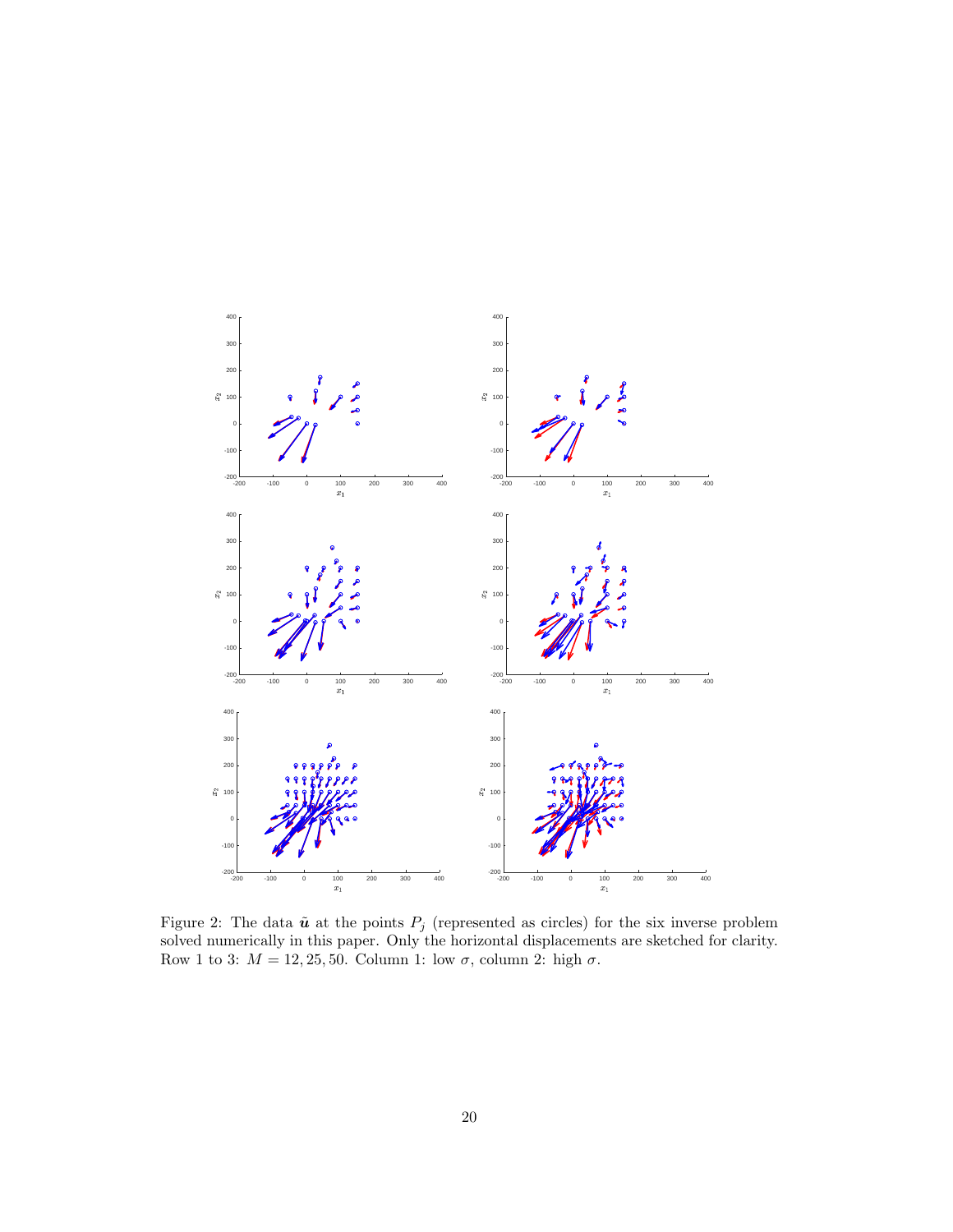

<span id="page-20-0"></span>Figure 3: The marginal posteriors of a, b, d computed from the data shown in Figure [2](#page-19-0) in each of the six cases. Row 1, 2, 3:  $a, b, d$ . Left column: low noise case. Right column: high noise case. In each figure, the computed posterior for  $M = 12, 25$ , and 50 are sketched.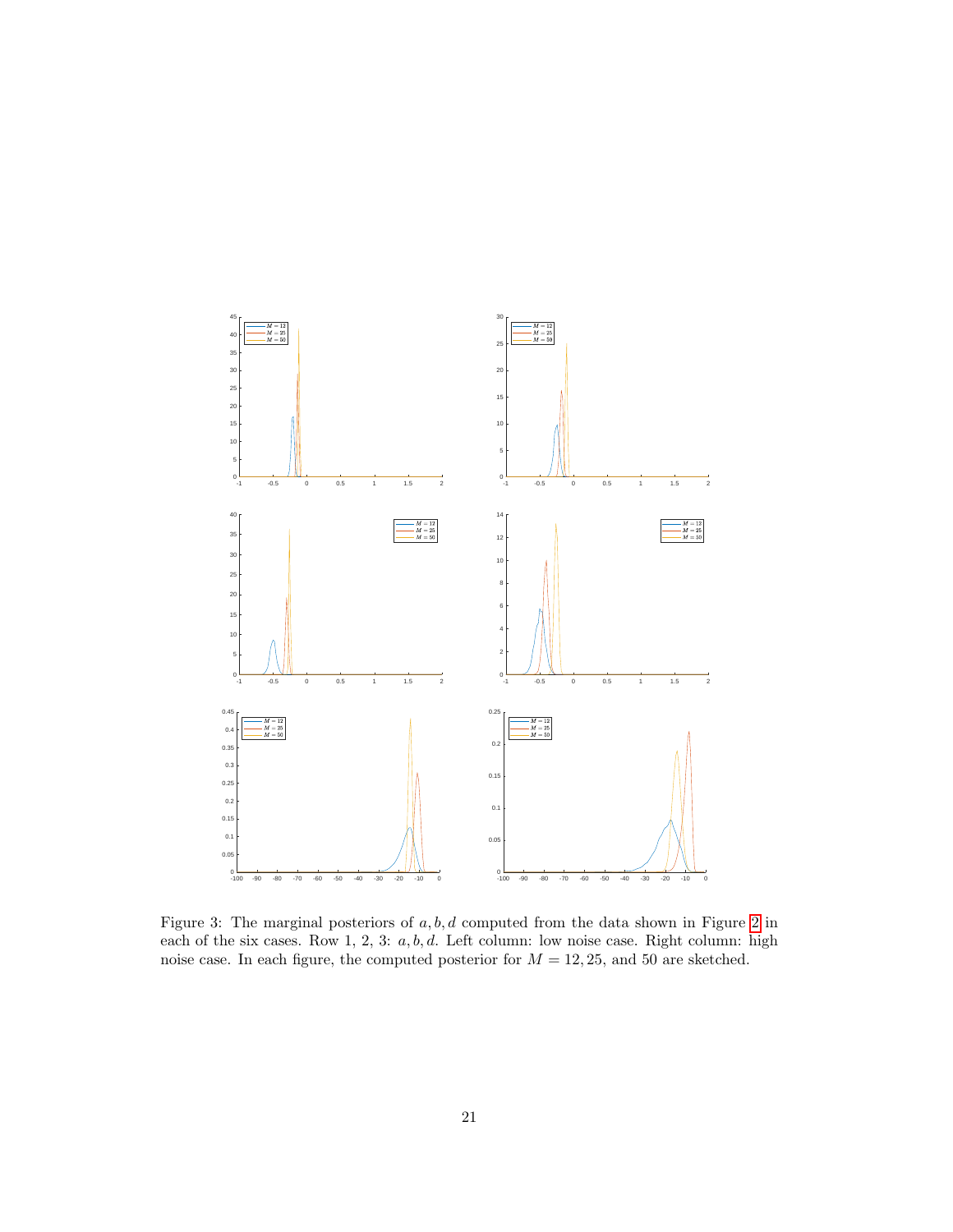<span id="page-21-1"></span>

Figure 4: The computed marginal posteriors of the regularization parameter C. Left: low noise case. Right: high noise case.

### <span id="page-21-0"></span>6.3 Failure at fixed C

Fixing a value for the regularization parameter C is commonly done in linear inverse problems. Often times, a value for  $C$  is fixed in such a way that the solution displays satisfactory qualitative features.  $log_{10} C$  is varied linearly until such features appear. Alternatively, one can use more objective criteria for selecting  $C$  such as the maximum likelihood method, the discrepancy principle, or the generalized cross validation criterion. However, the fault inverse problem is nonlinear in  $m$ . If one were to apply any of these methods to select a fixed C, the selection would depend on  $m$  and as a result different candidates for  $m$  would be unfairly compared, [\[11\]](#page-23-0). Better results are obtained if we fix the same value for C for all  $m$  in  $B$ , [\[12\]](#page-23-3). Even then, determining the optimal value for C is not possible. To illustrate this point, we plotted in Figure [5](#page-22-0) the computed posterior marginals assuming various fixed values of the regularization parameter C. Qualitatively, it appears that the values  $10^{-7}$ and  $10^{-6}$  have to be rejected, but it is unclear which of the remaining values is most suitable. This example illustrates that modeling  $C$  as a random variable and using a Bayesian approach built from the distribution function [\(4.1-](#page-8-1)[4.2\)](#page-8-2) leads to far superior results.

### Funding

This work was supported by Simons Foundation Collaboration Grant [351025].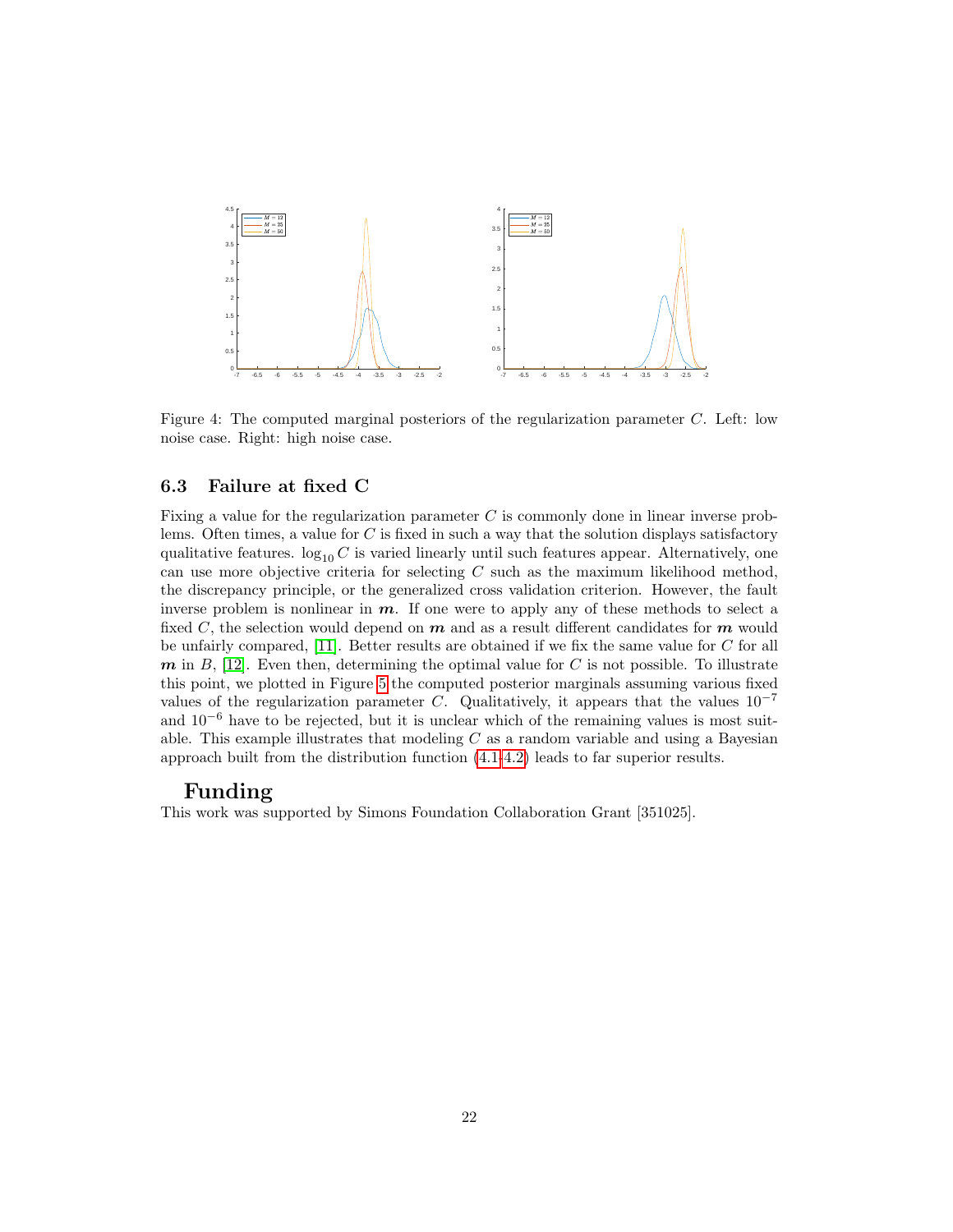

<span id="page-22-0"></span>Figure 5: Computed posterior marginals assuming various fixed values of the regularization parameter  $C$ . First row:  $a, b$ . Second row:  $d$ . The computed marginals are only shown for the case  $M = 25$ , low  $\sigma$ .